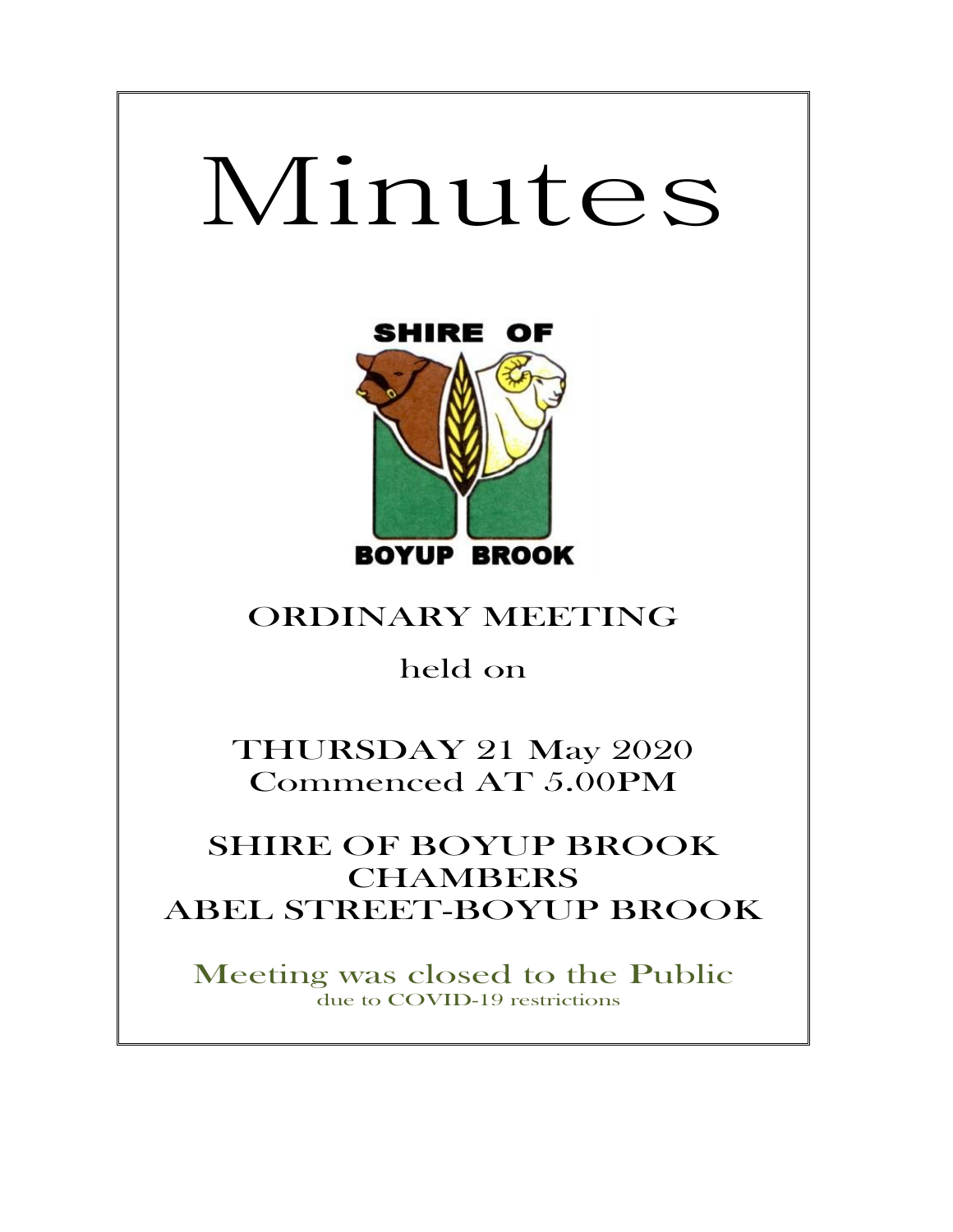#### **TABLE OF CONTENTS**

| 1.3             |                                                                                      |  |
|-----------------|--------------------------------------------------------------------------------------|--|
| $\mathbf{2}$    |                                                                                      |  |
| 2.1             |                                                                                      |  |
| 3               |                                                                                      |  |
| 4               |                                                                                      |  |
| 5               |                                                                                      |  |
| 6<br>6.1        |                                                                                      |  |
| 7               |                                                                                      |  |
| 8               |                                                                                      |  |
| 9               |                                                                                      |  |
| 9.1             |                                                                                      |  |
|                 |                                                                                      |  |
|                 |                                                                                      |  |
|                 |                                                                                      |  |
|                 |                                                                                      |  |
|                 |                                                                                      |  |
|                 |                                                                                      |  |
|                 |                                                                                      |  |
| 11              |                                                                                      |  |
| 12 <sup>1</sup> | URGENT BUSINESS BY APPROVAL OF THE PRESIDENT OR A MAJORITY OF COUNCILLORS PRESENT 26 |  |
|                 |                                                                                      |  |
|                 |                                                                                      |  |
|                 |                                                                                      |  |
|                 |                                                                                      |  |
|                 |                                                                                      |  |
|                 |                                                                                      |  |
| 15              |                                                                                      |  |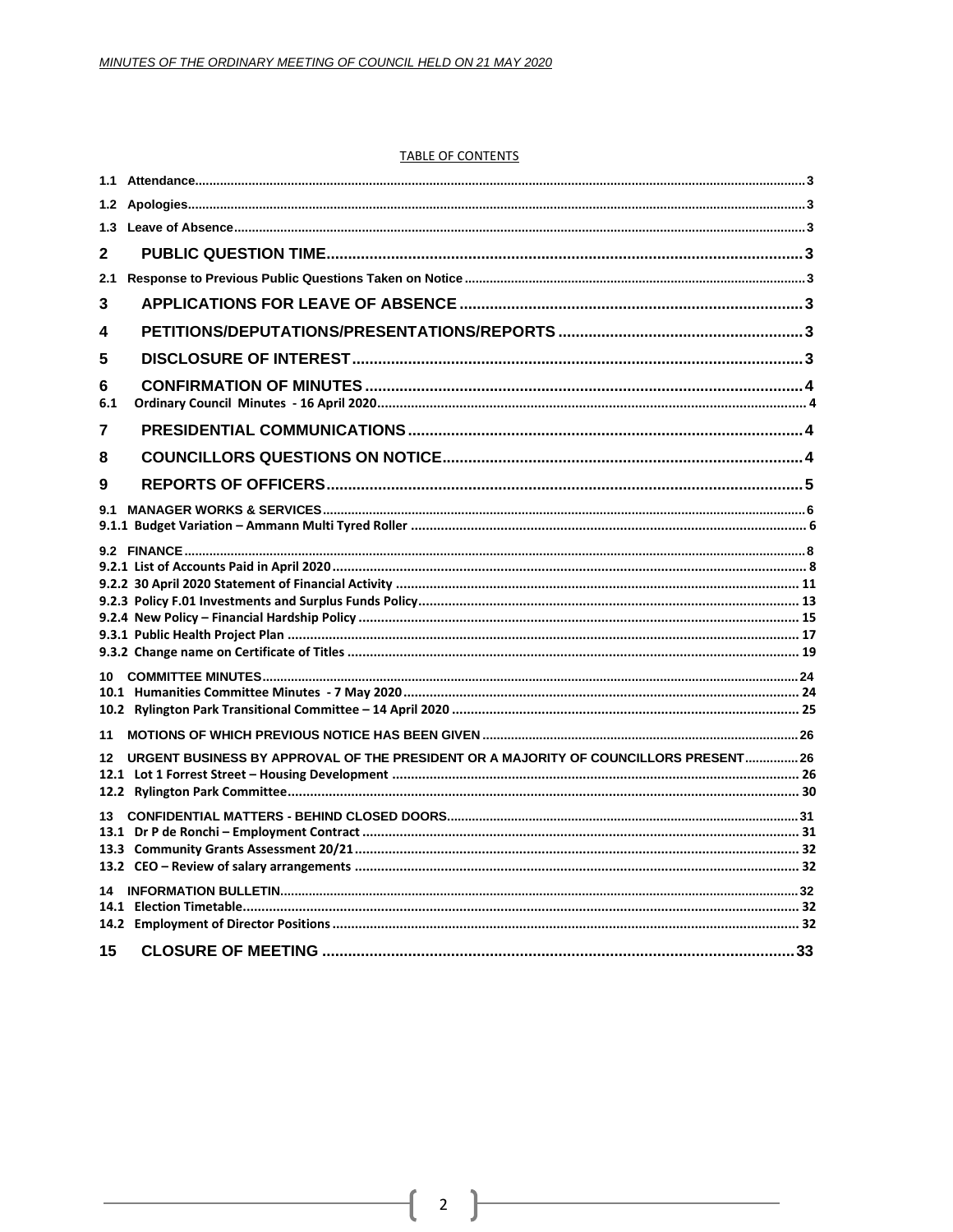## <span id="page-2-0"></span>**RECORD OF ATTENDANCE/APOLOGIES/LEAVE OF ABSENCE PREVIOUSLY APPROVED**

#### **1.1 Attendance**

- Cr R Walker Shire President Cr S Alexander Cr P Kaltenrieder Cr K Moir Cr H O'Connell Cr T Oversby Cr A Price Cr E Rear
- STAFF: Mr Chris Smith (CEO) Mr Peter Dittrich (Manager Governance) Ms Vanessa Crispe (Coordinator Works, Projects and Assets) Mrs Maria Lane (Executive Assistant)
- <span id="page-2-1"></span>**1.2 Apologies**
- <span id="page-2-2"></span>**1.3 Leave of Absence**
- <span id="page-2-3"></span>**2 PUBLIC QUESTION TIME**
- <span id="page-2-4"></span>**2.1 Response to Previous Public Questions Taken on Notice**
- <span id="page-2-5"></span>**3 APPLICATIONS FOR LEAVE OF ABSENCE**
- <span id="page-2-6"></span>**4 PETITIONS/DEPUTATIONS/PRESENTATIONS/REPORTS**

#### <span id="page-2-7"></span>**5 DISCLOSURE OF INTEREST**

Cr O'Connell declared an impartiality interest in item 13.3 Cr Price declared an impartiality interest in item 13.3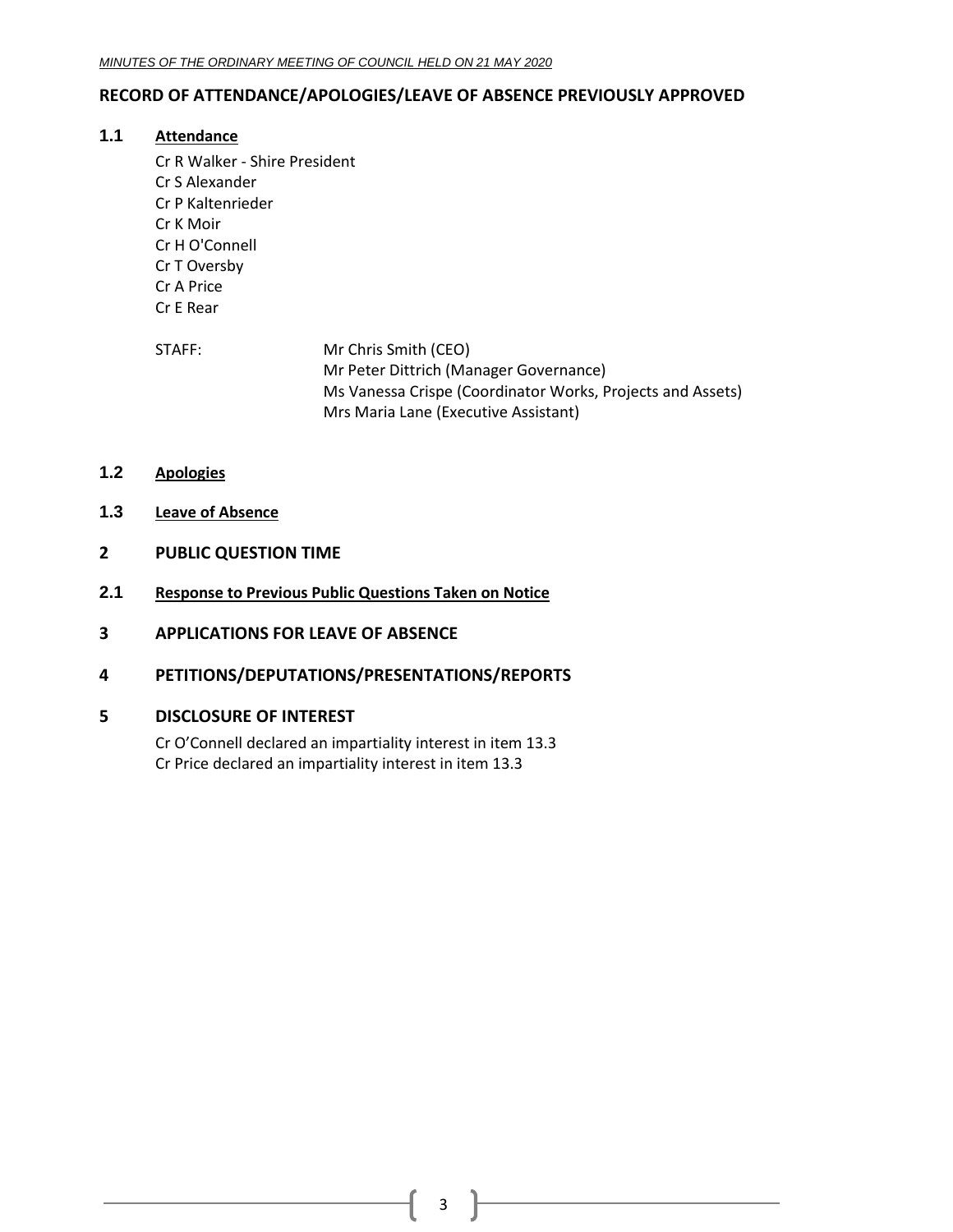#### <span id="page-3-1"></span><span id="page-3-0"></span>**6 CONFIRMATION OF MINUTES**

#### **6.1 Ordinary Council Minutes - 16 April 2020**

#### **COUNCIL DECISION & OFFICER RECOMMENDATION - Item 6.1**

#### **MOVED: Cr O'Connell SECONDED: Cr Rear**

That the minutes of the Ordinary Council Meeting held on Thursday 16 April 2020 be confirmed as an accurate record.

#### **CARRIED 8/0 Res 65/20**

## <span id="page-3-2"></span>**7 PRESIDENTIAL COMMUNICATIONS**

| 24 April 2020 | South West Zone meeting (phone conference).                                                                                                                                                                                          |
|---------------|--------------------------------------------------------------------------------------------------------------------------------------------------------------------------------------------------------------------------------------|
| 29 April 2020 | DPIRD phone conference was held with Tim Thompson,<br>Coordinator, Officer of RBGs, DPIRD, Chris Smith, Victoria<br>Aitken(Invasive Species & Environmental Biosecurity, DPIRD and<br>Tim Stevens (Regional Biosecurity Coordinator) |
| 30 April 2020 | COVID-19 Team Meeting (phone conference)                                                                                                                                                                                             |
| 1 May 2020    | Telephone conference with Adrian South(Chairman) from BBI                                                                                                                                                                            |
| 7 May 2020    | Attended the works depot BBQ                                                                                                                                                                                                         |
| 7 May 2020    | <b>Community Grants Committee meeting</b>                                                                                                                                                                                            |
| 11 May 2020   | Visited Rylington Park                                                                                                                                                                                                               |
| 13 May 2020   | Attended Wilga Hall Committee meeting                                                                                                                                                                                                |
| 14 May 2020   | <b>Rylington Park Transitional Committee meeting</b>                                                                                                                                                                                 |
| 19 May 2020   | <b>Briefing session</b>                                                                                                                                                                                                              |

The Shire President mentioned the passing of John Roberts and Denize Cooper and condolences go out to family and friends.

The Shire President acknowledged that the road crew did a fantastic job of cleaning up after stormy weather.

#### <span id="page-3-3"></span>**8 COUNCILLORS QUESTIONS ON NOTICE**

Nil

4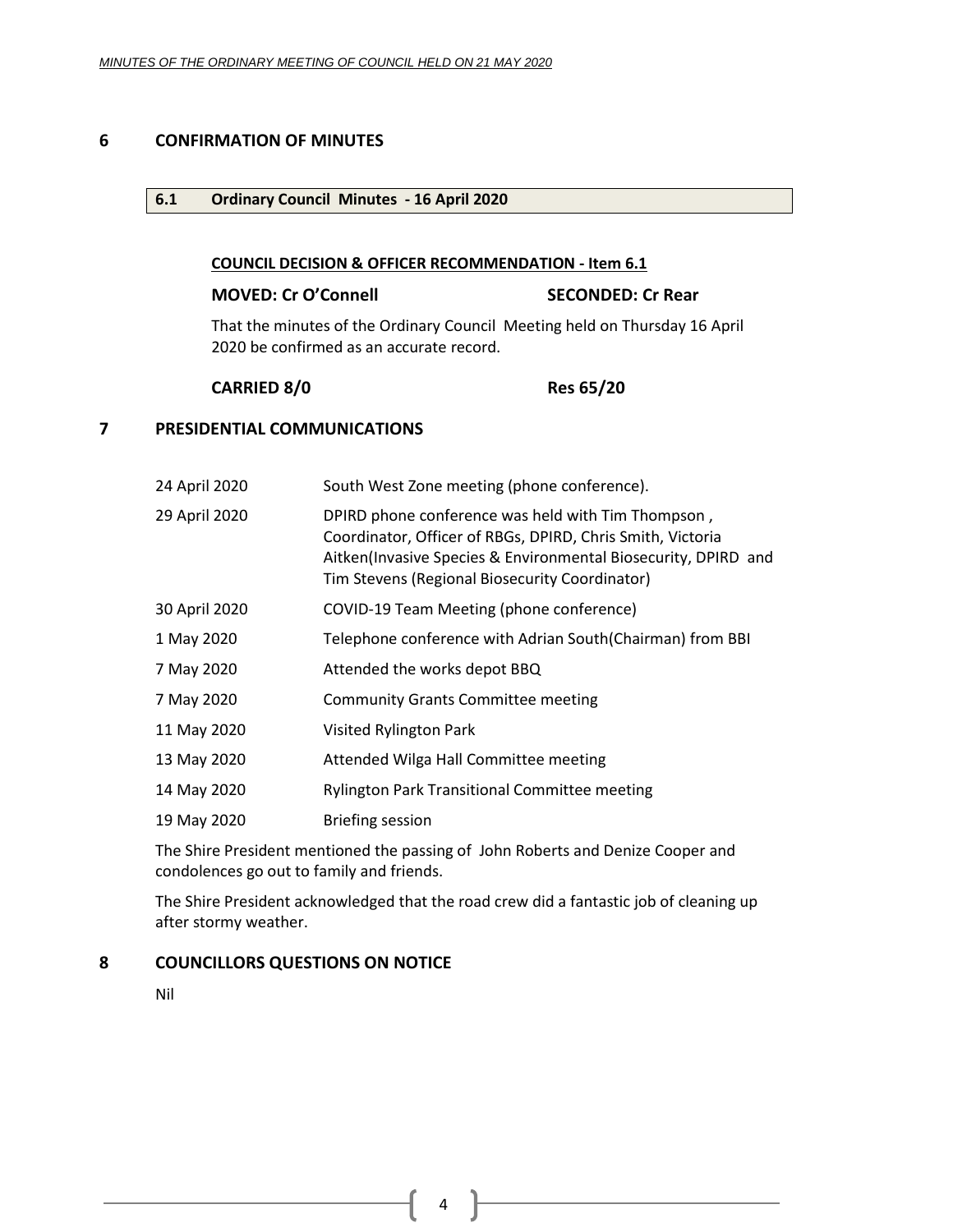## <span id="page-4-0"></span>**9 REPORTS OF OFFICERS**

Cr Price attended the CRC Management meeting.

Cr O'Connell attended the CRC Management meeting.

Cr Oversby will be attending the Agricultural meeting soon.

Cr Rear mentioned the passing of Carmen Curran-Lord and condolences go out to Sam and the family.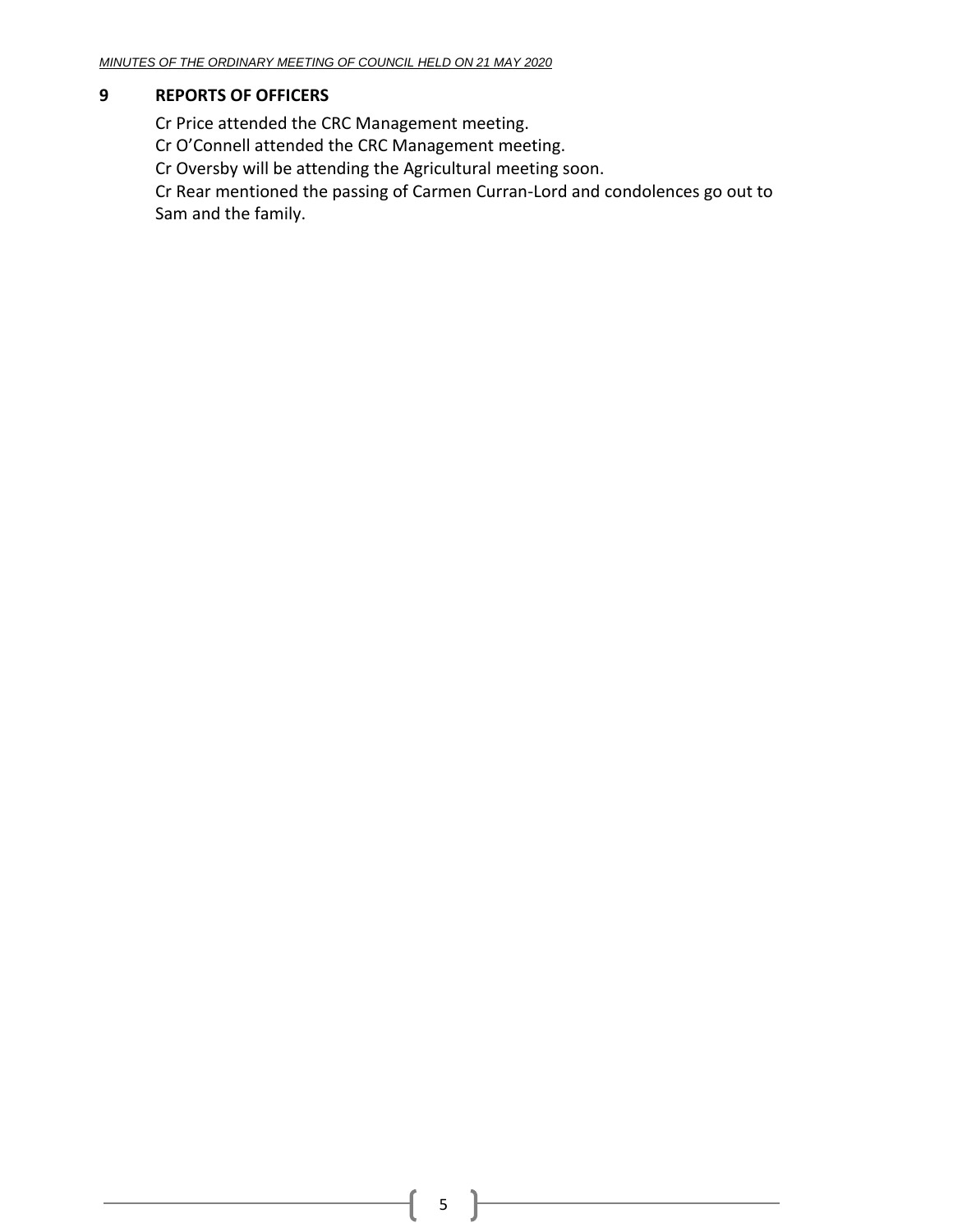#### <span id="page-5-0"></span>**9.1 MANAGER WORKS & SERVICES**

#### <span id="page-5-1"></span>**9.1.1 Budget Variation – Ammann Multi Tyred Roller**

| Location:                   | Not applicable                                              |  |
|-----------------------------|-------------------------------------------------------------|--|
| Applicant:                  | Not applicable                                              |  |
| <b>Disclosure of</b>        | Nil                                                         |  |
| Interest:                   |                                                             |  |
| Date:                       | 14 May 2020                                                 |  |
| Authors:                    | Peter Dittrich - Manager Governance                         |  |
| <b>Authorizing Officer:</b> | Chris Smith - CEO                                           |  |
| Attachments:                | Yes. Multi Tyred Roller Evaluation Sheet and Hire<br>Quotes |  |

#### **PURPOSE**

For Council to consider and authorise a budget amendment to allow the transfer of funds from the Plant Reserve and authorise the purchase of a Multi Tyred Roller.

\_\_\_\_\_\_\_\_\_\_\_\_\_\_\_\_\_\_\_\_\_\_\_\_\_\_\_\_\_\_\_\_\_\_\_\_\_\_\_\_\_\_\_\_\_\_\_\_\_\_\_\_\_\_\_\_\_\_\_\_\_\_\_\_\_\_\_

#### **BACKGROUND**

In undertaking winter grading and the re-sheeting of gravel roads it has been identified that the Shire requires a second heavier Multi Tyred Roller.

#### **COMMENT**

The cost of hiring a Multi Tyred Roller for the work required over a 20 week period was identified as being two thirds of the cost of purchasing a second hand item of plant.

The CEO reviewed the plant items available and authorised the Shire Mechanic to inspect and report on the plant available in the local market. The Mechanic identified a suitable item of plant.

#### **CONSULTATION**

Shire Mechanic

Chief Executive Officer

#### **STATUTORY ENVIRONMENT**

#### *6.8. Expenditure from municipal fund not included in annual budget*

*(1) A local government is not to incur expenditure from its municipal fund for an*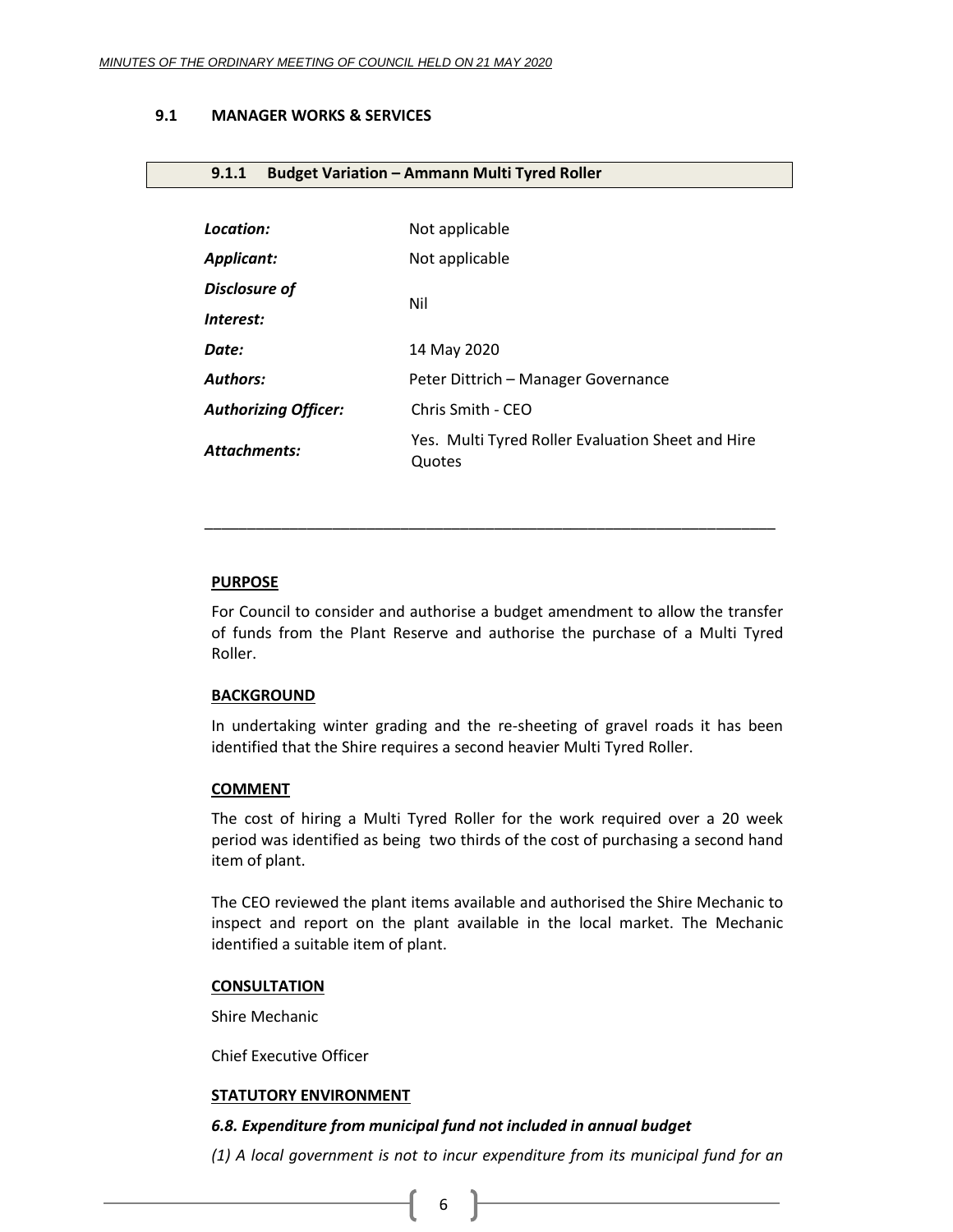*additional purpose except where the expenditure —*

*(a) is incurred in a financial year before the adoption of the*

*annual budget by the local government; or*

*(b) is authorised in advance by resolution\*; or*

*(c) is authorised in advance by the mayor or president in an*

*emergency.*

*\* Absolute majority required.*

#### **POLICY IMPLICATIONS**

Nil.

#### **BUDGET IMPLICATIONS**

Budget to be amended to reflect the transfer of funds from reserve and the purchase of a plant item.

## **STRATEGIC IMPLICATIONS**

Nil

#### **VOTING REQUIREMENT**

Absolute Majority.

#### **COUNCIL DECISION & OFFICER RECOMMENDATION – Item 9.1.1**

#### **MOVED: Cr Rear SECONDED: Cr O'Connell**

That Council:

- 1. Authorises the transfer of the sum of \$30,000 from the Plant Reserve; and
- 2. Authorises the budget amendment for the purchase of a Multi Tyred Roller for the sum of \$30,000 excl GST

#### **CARRIED BY ABSOLUTE MAJORITY Res 66/20**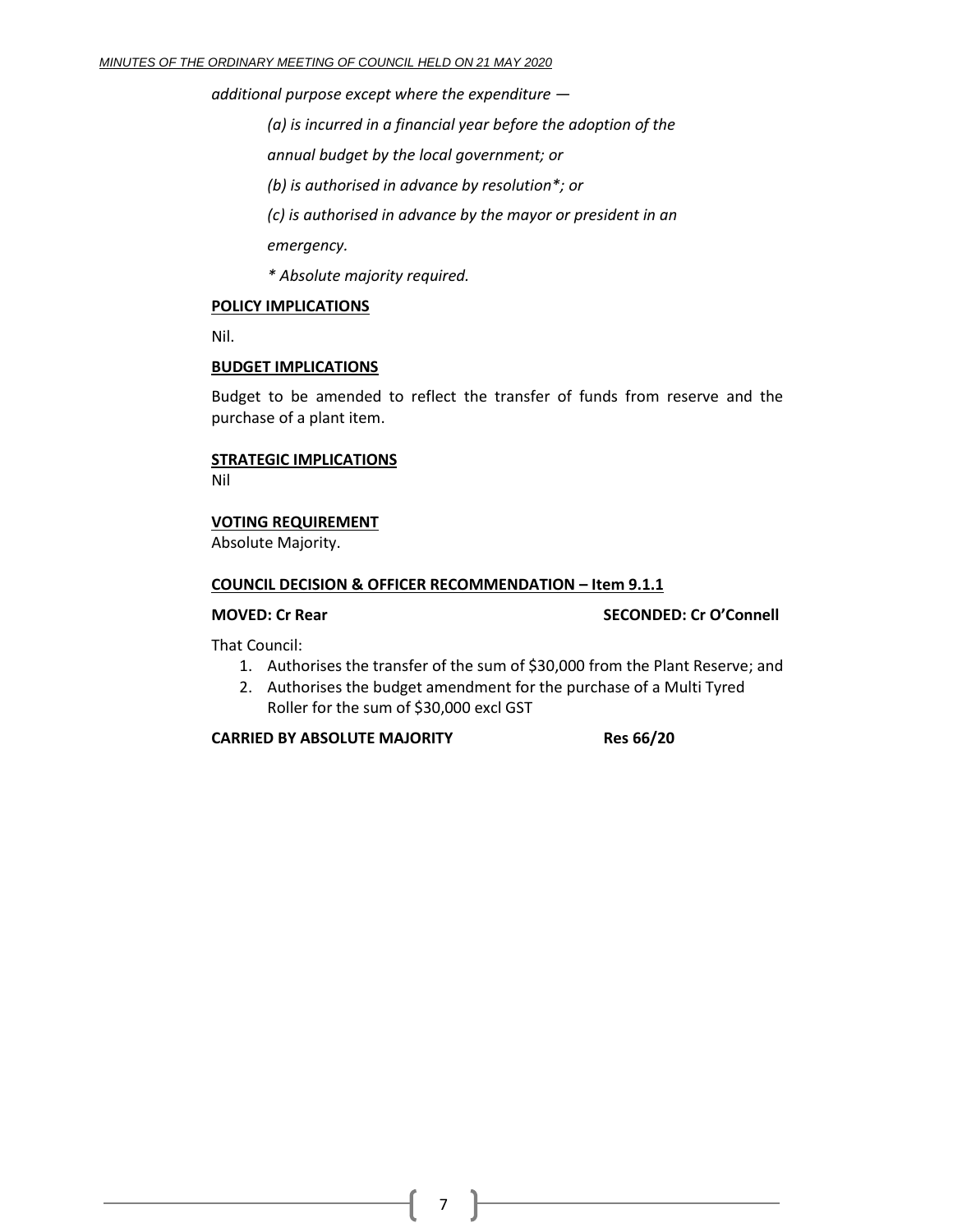#### **COUNCIL DECISION**

| <b>MOVED: Cr O'Connell</b>                      | <b>SECONDED: Cr Alexander</b> |
|-------------------------------------------------|-------------------------------|
| That the Council adopts enbloc 9.2.1 and 9.2.2. |                               |
| <b>CARRIED BY ENBLOC 8/0</b>                    | <b>Res 67/20</b>              |

#### <span id="page-7-0"></span>**9.2 FINANCE**

#### <span id="page-7-1"></span>**9.2.1 List of Accounts Paid in April 2020**

| Location:                       |      | Not applicable                       |
|---------------------------------|------|--------------------------------------|
| <b>Applicant:</b>               |      | Not applicable                       |
| File:                           |      | FM/1/002                             |
| Disclosure of Officer Interest: | None |                                      |
| Date:                           |      | 07/05/20                             |
| <b>Author:</b>                  |      | Carolyn Mallett - Accountant         |
| <b>Authorising Officer:</b>     |      | Peter Dittrich - Manager Governance  |
| <b>Attachments:</b>             |      | Yes - List of Accounts Paid in April |
|                                 |      |                                      |

#### **SUMMARY**

In accordance with the *Local Government (Financial Management) Regulations 1996* the list of accounts paid in April 2020 are presented to Council.

#### **BACKGROUND**

This report presents accounts/invoices received for the supply of goods and services, salaries and wages, and the like which were paid during the period 01 to 30 April 2020.

#### **COMMENT**

The attached listing represents accounts/invoices the shire paid by cheque or electronic means during the period 01 to 30 April 2020.

#### **CONSULTATION**

Nil

#### **STATUTORY OBLIGATIONS**

Local Government (Financial Management) Regulations 1996, Regulations 12 and 13 apply and are as follows:

8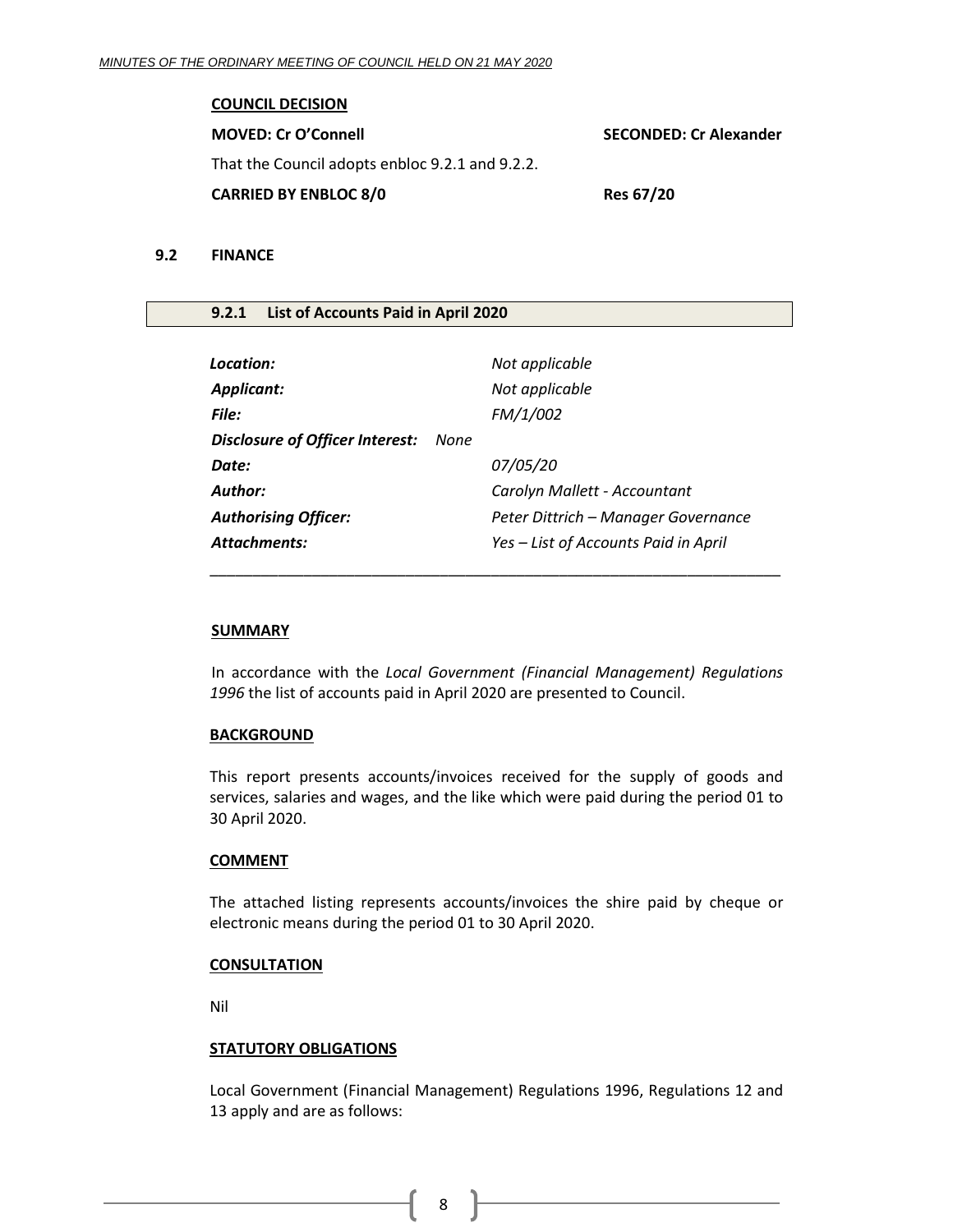- *12. Payments from municipal fund or trust fund*
	- *(1) A payment may only be made from the municipal fund or the trust fund —*
	- *(a) if the local government has delegated to the CEO the exercise of its power to make payments from those funds — by the CEO; or*
	- *(b) otherwise, if the payment is authorised in advance by a resolution of the council.*
- *(2) The council must not authorise a payment from those funds until a list prepared under regulation 13(2) containing details of the accounts to be paid has been presented to the council.*
- *13. Lists of accounts*
- *(1) If the local government has delegated to the CEO the exercise of its power to make payments from the municipal fund or the trust fund, a list of accounts paid by the CEO is to be prepared each month showing for each account paid since the last such list was prepared —*
	- *(a) the payee's name;*
	- *(b) the amount of the payment;*
	- *(c) the date of the payment; and*
	- *(d) sufficient information to identify the transaction.*
	- *(2) A list of accounts for approval to be paid is to be prepared each month showing —*
	- *(a) for each account which requires council authorisation in that month —*
		- *(i) the payee's name;*
		- *(ii) the amount of the payment; and*
		- *(iii) sufficient information to identify the transaction; and*
	- *(b) the date of the meeting of the council to which the list is to be presented.*
- *(3) A list prepared under sub regulation (1) or (2) is to be —*
	- *(a) presented to the council at the next ordinary meeting of the council after the list is prepared; and*
	- *(b) recorded in the minutes of that meeting.*

#### **POLICY IMPLICATIONS**

Council's *Authority to Make Payments Policy* has application.

#### **BUDGET/FINANCIAL IMPLICATIONS**

Account payments accorded with a detailed 2019-20 Annual Budget

#### **STRATEGIC IMPLICATIONS**

Nil

#### **VOTING REQUIREMENTS**

Simple Majority

9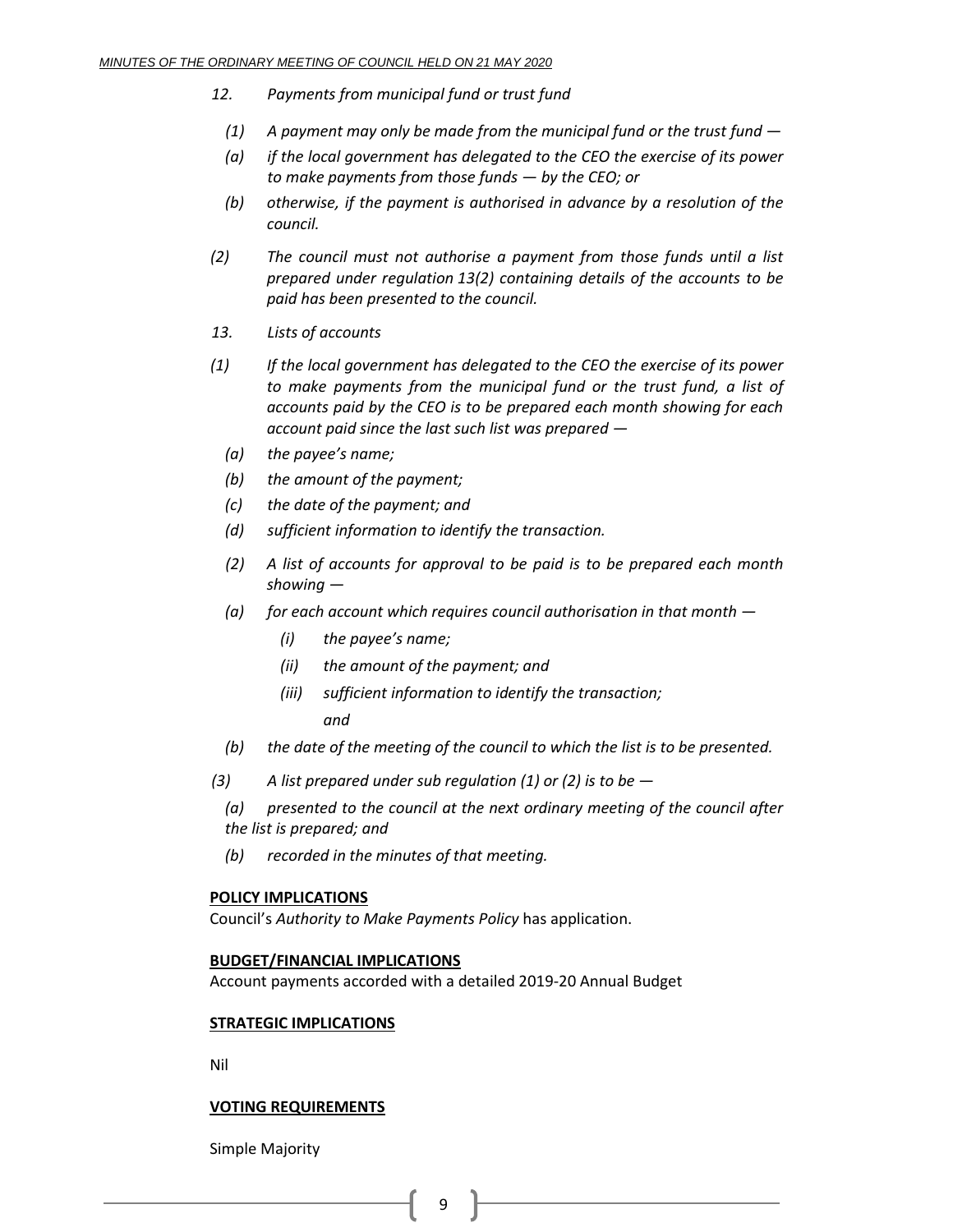#### **COUNCIL DECISION & OFFICER RECOMMENDATION – Item 9.2.1**

**That at its May 2020 ordinary meeting Council receive as presented the list of accounts paid in April 2020, totalling \$819,453.59 from Municipal account, \$43,042.10 from Police Licensing account and \$6.60 from Boyup Brook Early Learning Centre account, as represented by:**

| <b>Municipal Cheques</b>             | 20376 - 20388            | \$42,714.48  |           |
|--------------------------------------|--------------------------|--------------|-----------|
| <b>Municipal Electronic Payments</b> | <b>EFT9175 - EFT9278</b> | \$464,180.43 |           |
| <b>Municipal Direct Payments</b>     |                          | \$312,558.68 |           |
| <b>Police Licensing Payments</b>     |                          | S.           | 43,042.10 |
| <b>BBELC Payments</b>                |                          | S            | 6.60      |

**CARRIED BY ENBLOC 8/0 Res 68/20**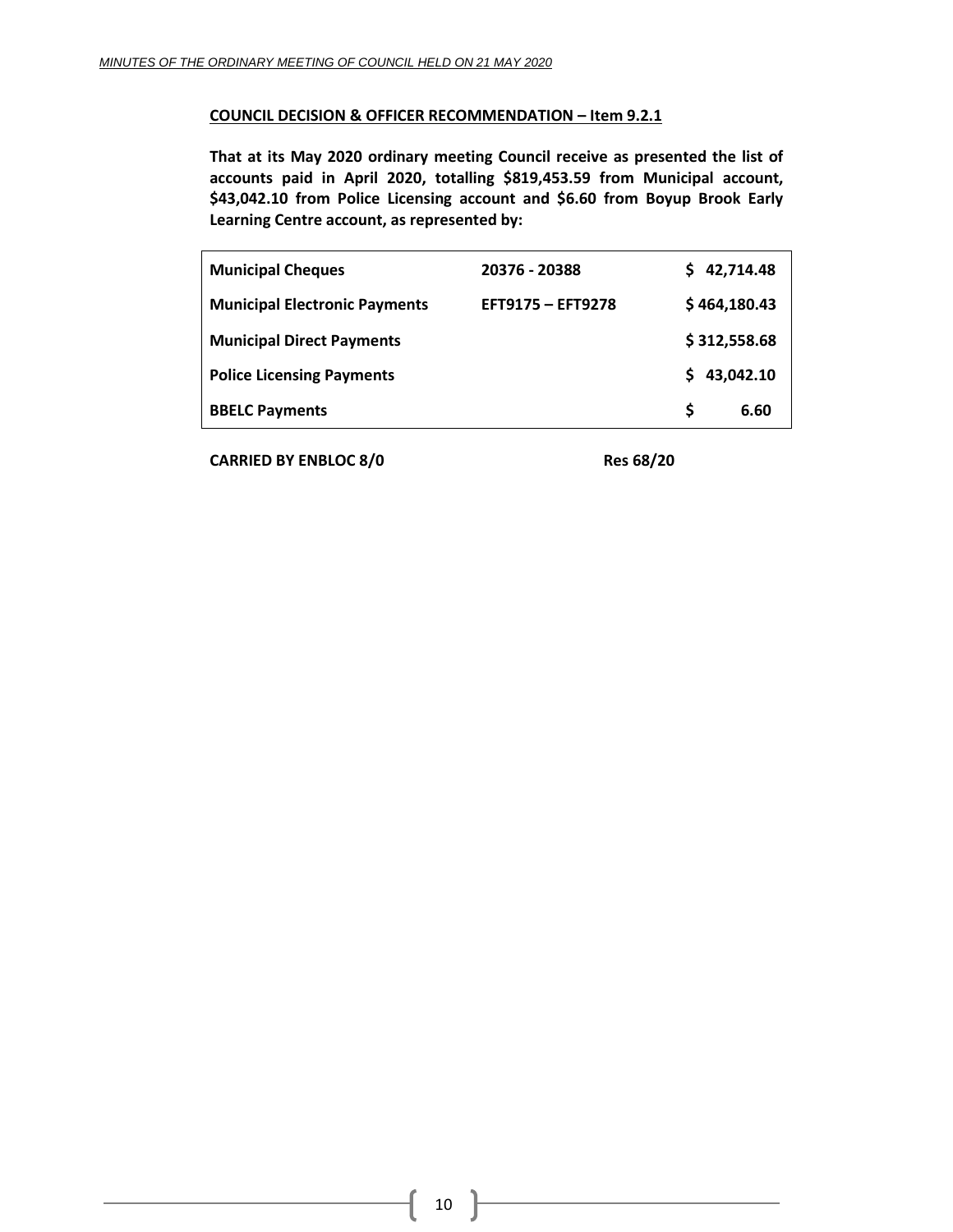#### <span id="page-10-0"></span>**9.2.2 30 April 2020 Statement of Financial Activity**

| Location:                              | Not applicable                      |
|----------------------------------------|-------------------------------------|
| <b>Applicant:</b>                      | Not applicable                      |
| <b>File:</b>                           | FM/10/003                           |
| <b>Disclosure of Officer Interest:</b> | None                                |
| Date:                                  | 15 May 2020                         |
| <b>Authors:</b>                        | Peter Dittrich - Manager Governance |
| <b>Authorizing Officer:</b>            | Chris Smith - CEO                   |
| Attachments:                           | 30 April 2020 Financial Reports     |

*\_\_\_\_\_\_\_\_\_\_\_\_\_\_\_\_\_\_\_\_\_\_\_\_\_\_\_\_\_\_\_\_\_\_\_\_\_\_\_\_\_\_\_\_\_\_\_\_\_\_\_\_\_\_\_\_\_\_\_\_\_\_\_\_\_\_\_\_\_\_\_\_*

#### **SUMMARY**

This report recommends that Council receive the Statement of Financial Activities and Net Current Assets for the month ended 30 April 2020.

#### **BACKGROUND**

Section 6.4 of the Local Government Act 1995 places financial reporting obligations on local government operations.

Regulation 34.(1)–(4) of the Local Government (Financial Management) Regulations 1996 requires the local government to prepare a *Statement of Financial Activity*.

The regulations also prescribe the content of the reports, and that details of items of Material Variances shall also listed.

#### **COMMENT**

It is a statutory requirement that the statement of financial activity be prepared each month (Regulation 34.(1A)), and that it be presented at an ordinary meeting of the Council within 2 months after the end of the month to which the statement relates (Regulation 34.(4)(a)).

#### **CONSULTATION** - Nil

#### **STATUTORY OBLIGATIONS**

Local Government (Financial Management) Regulations 1996, Regulation 34.(1A)

Local Government (Financial Management) Regulations 1996, Regulation 34.(4)(a)

#### **POLICY IMPLICATIONS** - Nil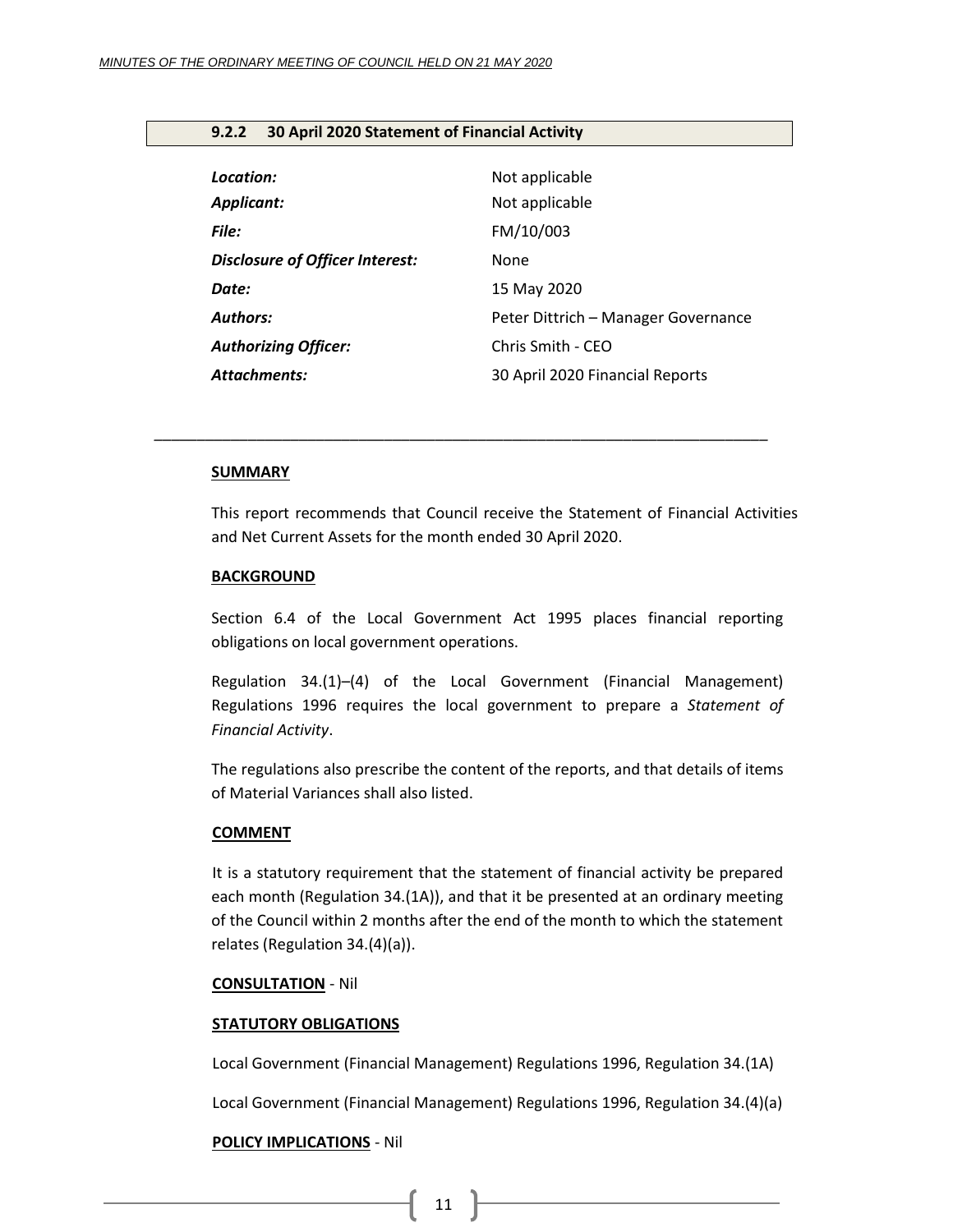#### **BUDGET/FINANCIAL IMPLICATIONS**

As presented in the attached reports.

#### **STRATEGIC IMPLICATIONS** - Nil

#### **VOTING REQUIREMENTS**

Simple Majority

#### **COUNCIL DECISION & OFFICER RECOMMENDATION – Item 9.2.2**

That having had regard for any material variances, Council receive the 30 April 2020 Statements of Financial Activity and Statements of Net Current Assets, as presented.

**CARRIED BY ENBLOC 8/0 Res 69/20**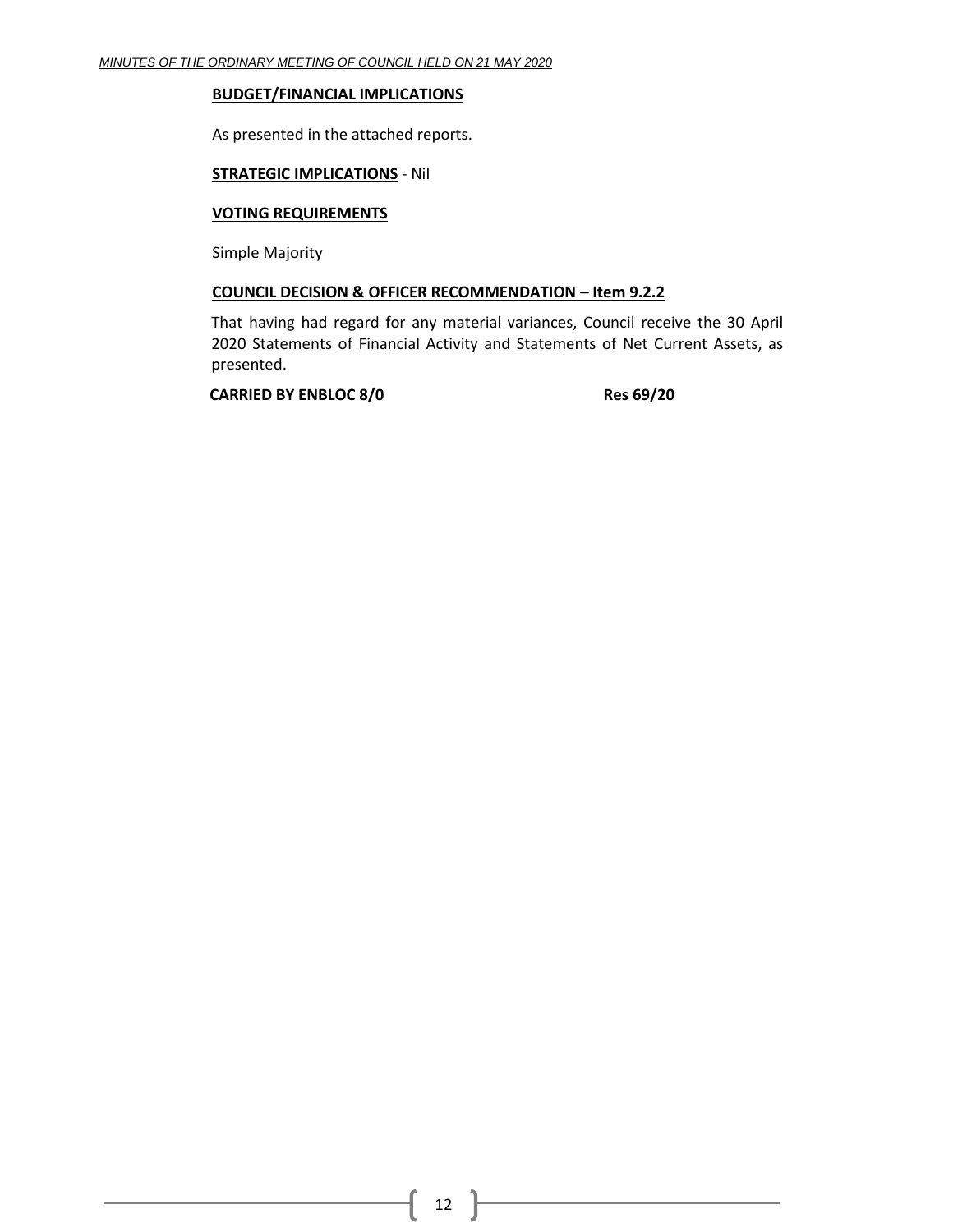#### <span id="page-12-0"></span>**9.2.3 Policy F.01 Investments and Surplus Funds Policy**

| Location:                       | Shire Boyup Brook                                                        |
|---------------------------------|--------------------------------------------------------------------------|
| Applicant:                      | N/A                                                                      |
| File:                           | Policy                                                                   |
| Disclosure of Officer Interest: | None                                                                     |
| Date:                           | 13 May 2020                                                              |
| Author:                         | Maria Lane (Executive Assistant)                                         |
| <b>Authorizing Officer:</b>     | Christopher Smith (Chief Executive Officer)                              |
| <b>Attachments:</b>             | Yes: Proposed Policy F.01 Investments and<br><b>Surplus Funds Policy</b> |

#### **SUMMARY**

Council is requested to consider and adopt reviewed finance policy F.01 *Investments and Surplus Funds Policy* (as attached).

\_\_\_\_\_\_\_\_\_\_\_\_\_\_\_\_\_\_\_\_\_\_\_\_\_\_\_\_\_\_\_\_\_\_\_\_\_\_\_\_\_\_\_\_\_\_\_\_\_\_\_\_\_\_\_\_\_\_\_\_\_\_\_\_\_\_\_

#### **BACKGROUND**

This policy was last reviewed in 2017 and adopted by Council on 16 November 2017. The ensure compliance with the required review timeline, a review of this policy has been undertaken.

#### **COMMENT**

Further information has been included under section b) Counterparty Credit Framework (please refer to the attachment)

#### **CONSULTATION**

Chief Executive Officer

#### **STATUTORY OBLIGATIONS**

The *Local Government Act 1995* prescribes that the role of Council includes:

*19C. Investment of money, restrictions on (Act s. 6.14(2)(a))*

*(2) When investing money under section 6.14(1), a local government may not do any of the following —*

*(a) deposit with an institution except an authorised institution;*

*(b) deposit for a fixed term of more than 3 years;*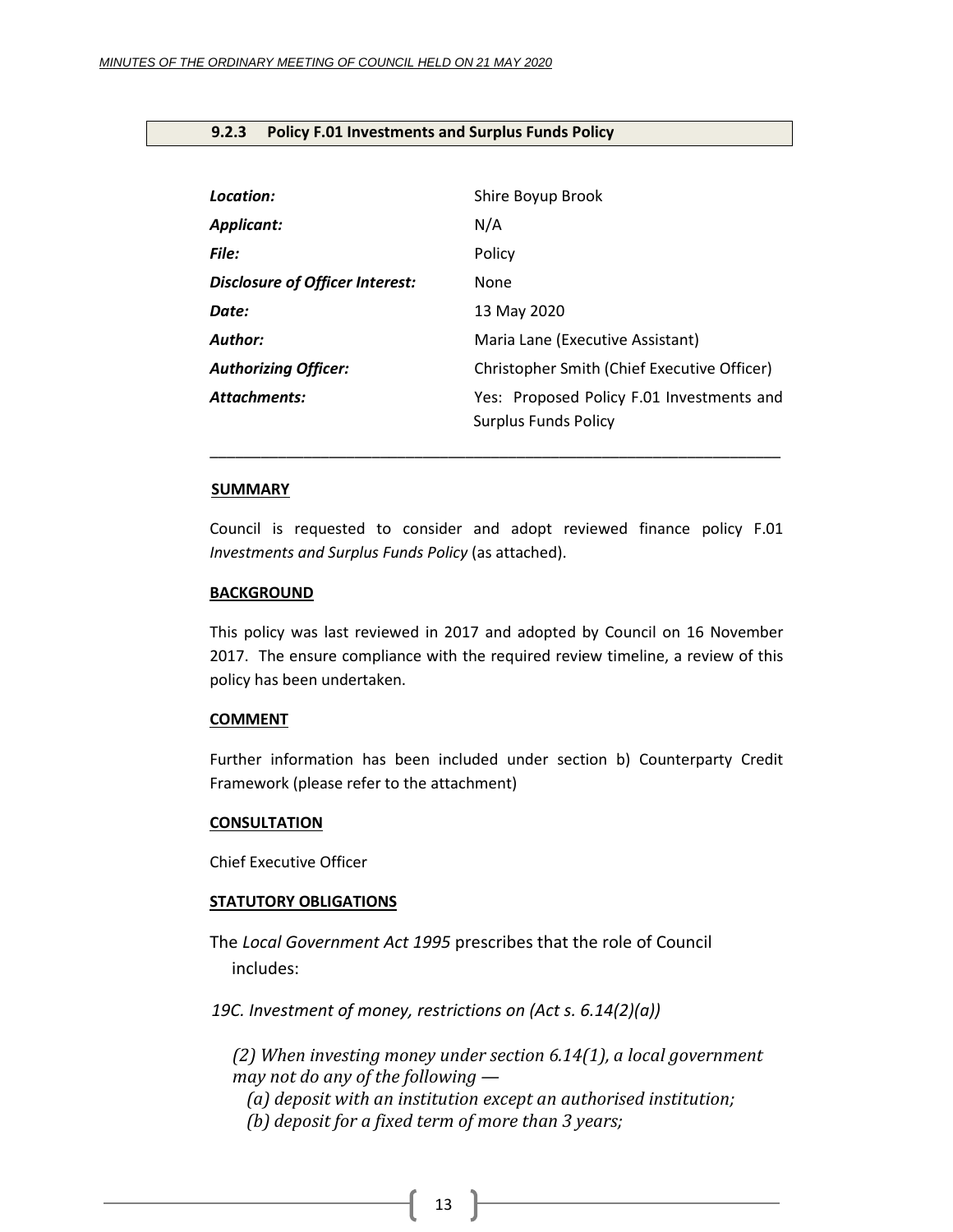*(c) invest in bonds that are not guaranteed by the Commonwealth Government, or a State or Territory government; (d) invest in bonds with a term to maturity of more than3 years; (e) invest in a foreign currency. [Regulation 19C inserted in Gazette 20 Apr 2012 p. 1701;amended in Gazette 12 May 2017 p. 2469.]*

#### **POLICY IMPLICATIONS**

Policy F.01 Investments and Surplus Funds should be read in conjunction with other finance policies.

#### **BUDGET/FINANCIAL IMPLICATIONS**

There are no financial implications relating to this item.

#### **STRATEGIC IMPLICATIONS**

Finance policy F.01 seeks to improve the management of risk as it relates to the investment of Council's surplus funds.

#### **SUSTAINABILITY IMPLICATIONS**

- ➢ **Environmental** Nil
- ➢ **Economic**  See the section on *Strategic Implications*.
- ➢ **Social**  Nil

#### **VOTING REQUIREMENTS**

Simple majority

#### **COUNCIL DECISION & OFFICER RECOMMENDATION - ITEM 9.2.3**

**MOVED: Cr Oversby SECONDED: Cr Kaltenrieder**

**That Council adopts reviewed finance policy F.01** *Investments and Surplus Funds Policy***, as presented. CARRIED 8/0 Res 70/20**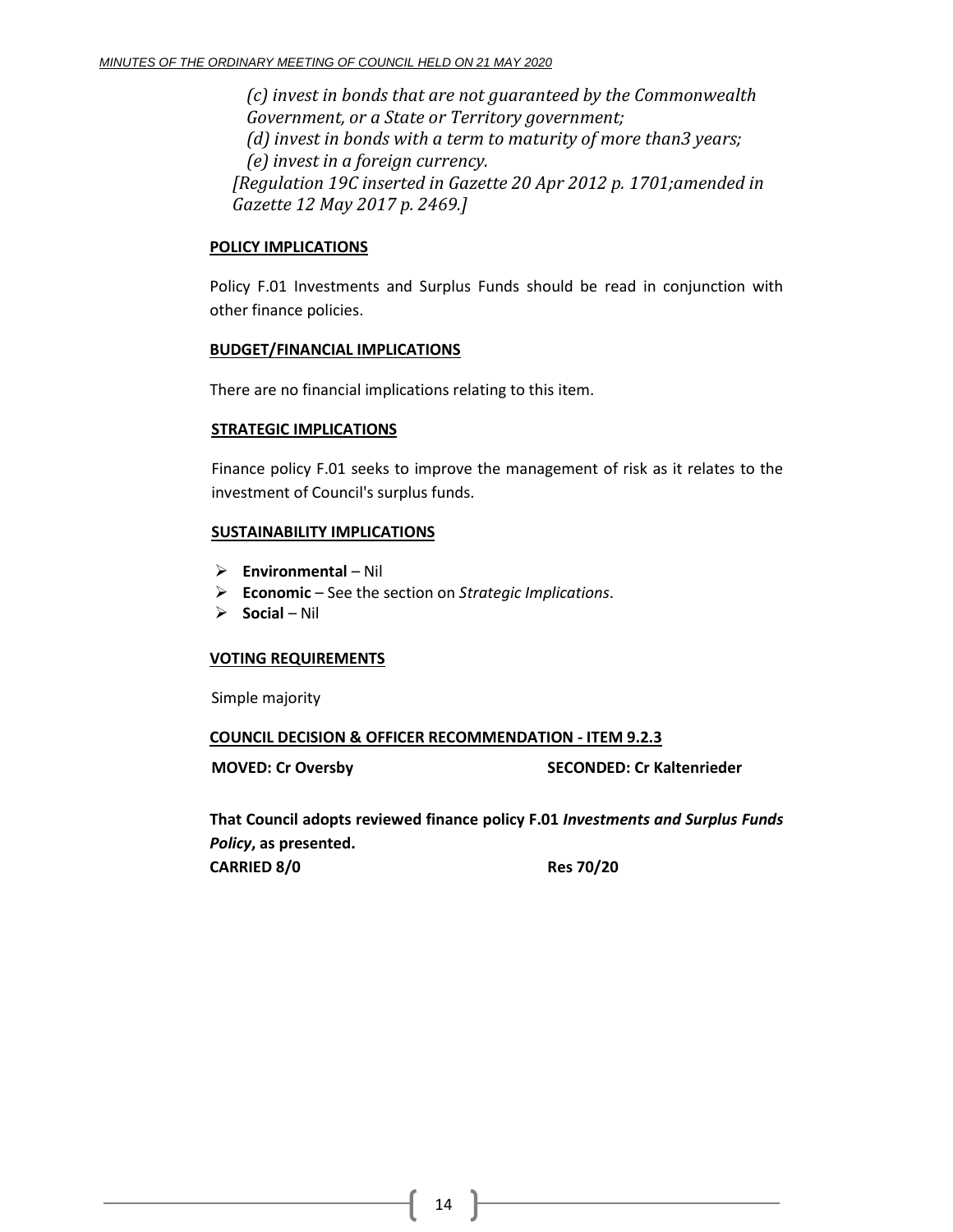#### <span id="page-14-0"></span>**9.2.4 New Policy – Financial Hardship Policy**

| Location:                       | Shire Boyup Brook                                    |
|---------------------------------|------------------------------------------------------|
| <b>Applicant:</b>               | N/A                                                  |
| File:                           | Policy                                               |
| Disclosure of Officer Interest: | None                                                 |
| Date:                           | 13 May 2020                                          |
| Author:                         | Peter Dittrich (Manager Governance)                  |
| <b>Authorizing Officer:</b>     | Christopher Smith (Chief Executive Officer)          |
| <b>Attachments:</b>             | Draft Financial Hardship Policy                      |
|                                 | Application Form - Financial Hardship Rate<br>Relief |

#### **SUMMARY**

This policy sets out Council guidelines for the assessment of requests for rates and charges relief due to financial hardship. This policy is presented for adoption by Council.

\_\_\_\_\_\_\_\_\_\_\_\_\_\_\_\_\_\_\_\_\_\_\_\_\_\_\_\_\_\_\_\_\_\_\_\_\_\_\_\_\_\_\_\_\_\_\_\_\_\_\_\_\_\_\_\_\_\_\_\_\_\_\_\_\_\_\_

#### **BACKGROUND**

The Shire of Boyup Brook does not have a policy in relation to Financial Hardship. On 8th May the Minister of Local Government Sport and Cultural Industries made the following announcement in respect of rate instalment and penalty interest rates:

- *Penalty interest reduced from a maximum of 11% to 8% (in-line with ATO penalty rates)*
- *Instalment interest to remain at 5.5% if a Local Government has a Hardship Policy, and to be a max of 3% if a Local Government does not have a hardship policy.*
- *For those that are in hardship and meet the Local Government Hardship policy eligibility, then no penalty interest or instalment interest rate applies. Each Local Government decides on approving the application for hardship.*

#### **COMMENT**

The Shire acknowledges that due to exceptional circumstances ratepayers may at times encounter difficulty in paying rates and service charges as they fall due.

It is not the intention of the Shire to cause hardship to any ratepayer through the Shire's recovery procedures and consideration will be given to acceptable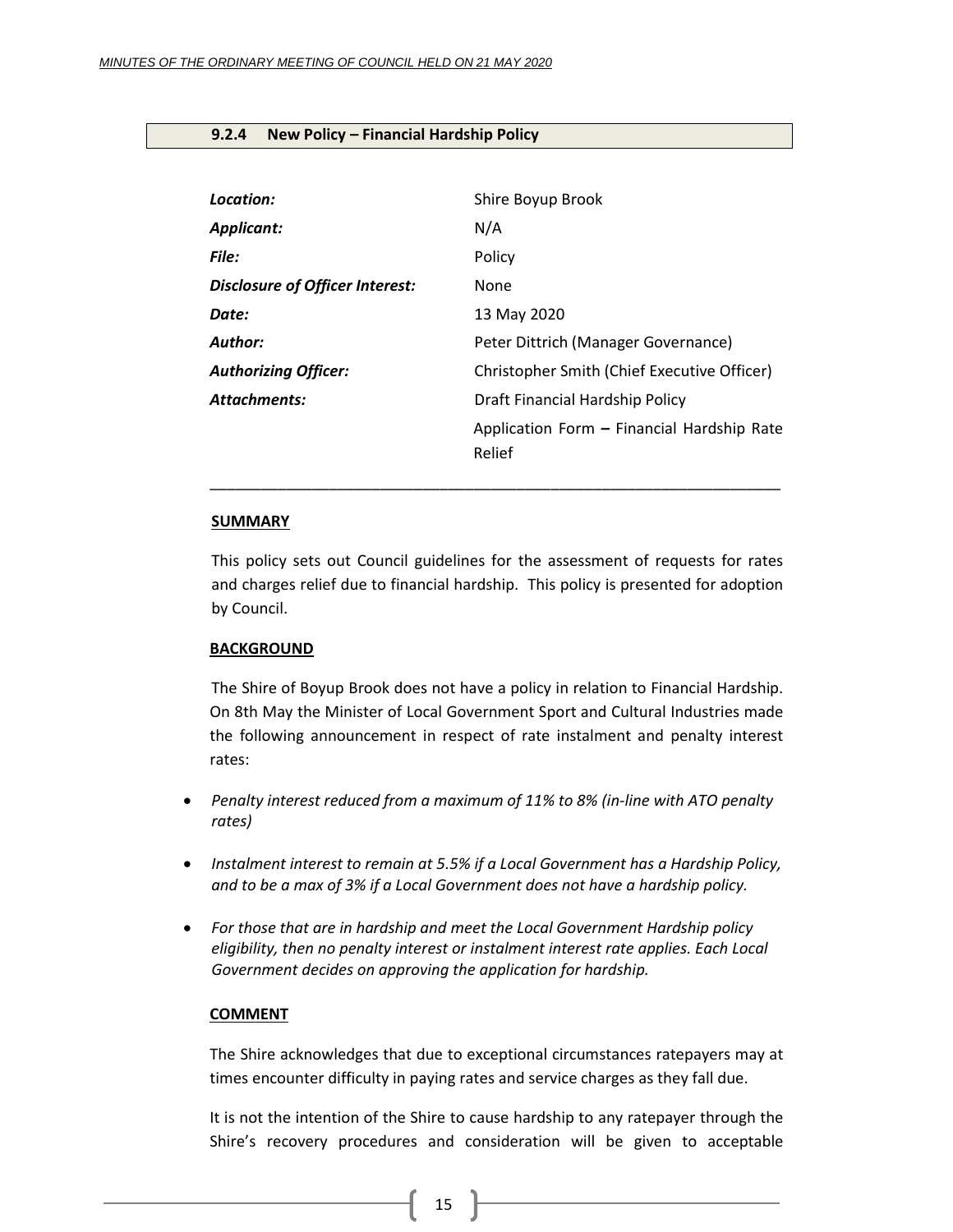arrangements to clear any debt, where possible, prior to the end of the relevant financial year.

#### **CONSULTATION**

Chief Executive Officer

WALGA

Other Shires

#### **STATUTORY OBLIGATIONS**

Local Government Act 1995

#### **POLICY IMPLICATIONS**

New Policy.

#### **BUDGET/FINANCIAL IMPLICATIONS**

Nil.

#### **SUSTAINABILITY IMPLICATIONS**

- ➢ **Environmental**  Nil
- ➢ **Economic**  Nil
- ➢ **Social**  Nil

#### **VOTING REQUIREMENTS**

Simple majority

#### **COUNCIL DECISION & OFFICER RECOMMENDATION - ITEM 9.2.4**

#### **MOVED: Cr O'Connell SECONDED: Cr Oversby**

**That the Council resolve to adopt the new policy F.15 Financial Hardship Policy.**

**CARRIED 8/0 Res 71/20**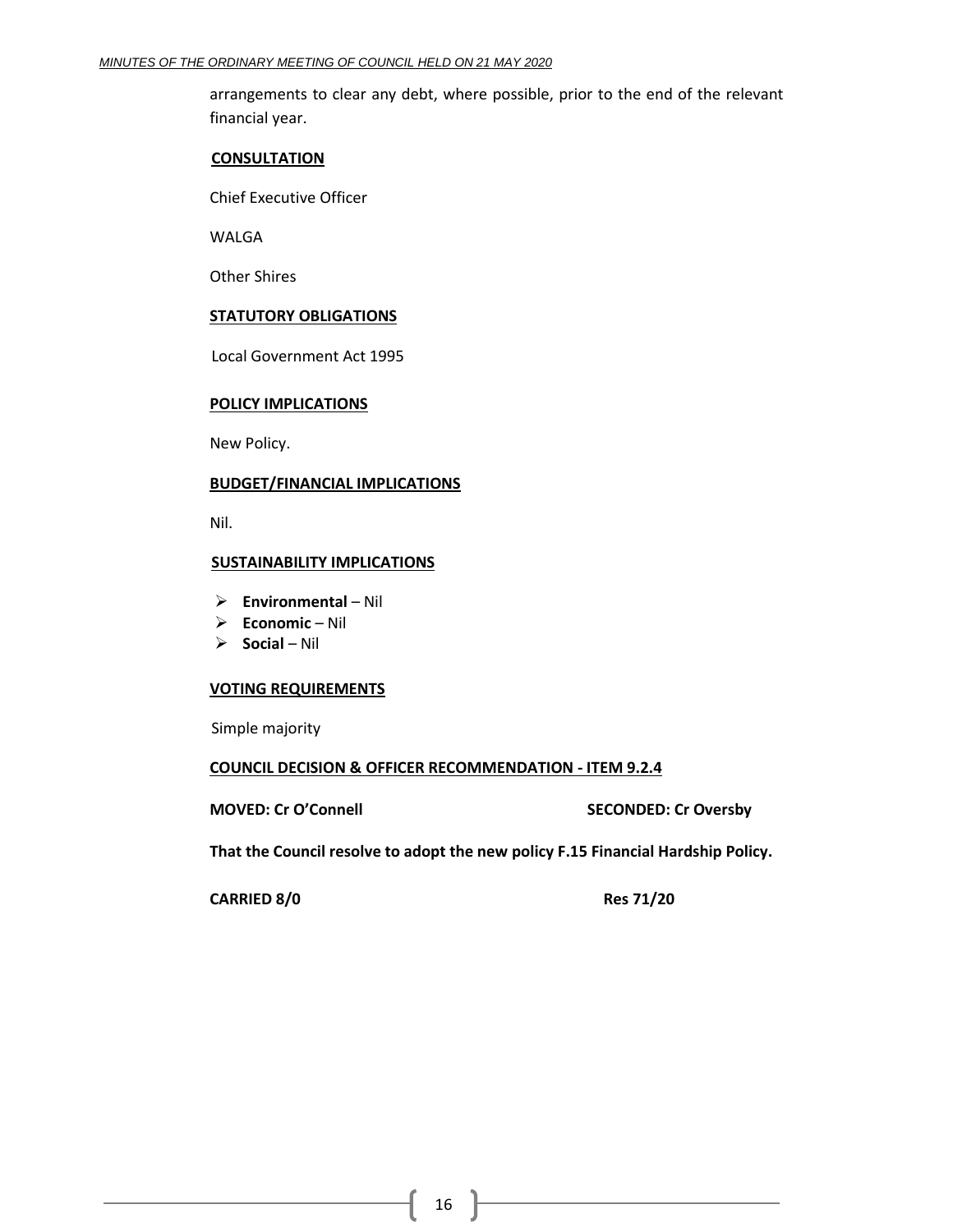#### **9.3 CHIEF EXECUTIVE OFFICER**

#### <span id="page-16-0"></span>**9.3.1 Public Health Project Plan**

| Location:                       | N/A                                                   |
|---------------------------------|-------------------------------------------------------|
| Owner:                          | N/A                                                   |
| <b>File:</b>                    |                                                       |
| Disclosure of Officer Interest: | none                                                  |
| Date:                           | $9th$ May 2020                                        |
| Author:                         | Angela Hales - Environmental<br><b>Health Officer</b> |
| <b>Authorizing Officer:</b>     | $CV$ Smith $-CEO$                                     |
| <b>Attachments:</b>             | Public Health Project Plan                            |
|                                 |                                                       |

#### **SUMMARY**

The *Public Health Act 2016* (The Act) requires local governments to develop a Public Health Plan that is comprehensive and includes a set of proposed activities that informs the way in which public health is managed within a local government. It is also to provide an avenue of communication to the local community.

The plan will take time to develop to ensure it meets community and organizational needs, this is outlined in the attached project plan.

The purpose of this item is to seek Councils support to adopt the project planning process.

#### **BACKGROUND**

In 2016, the *Public Health Act 2016* was introduced to provide a modern more flexible and risk-based approach to public health regulation. Part 2, division 2 stipulates that local governments must initiate, support and manage public health planning for its district.

The Act provides a framework that promotes and manages current and emerging public health risks in WA. Under this new Act, all Local governments are required to develop a Public Health Plan that addresses the requirements of Part 2 of the Act.

#### **COMMENT**

Development of the plan will require collaboration and analysis of local health data with both internal and external stakeholders. The general community will be asked to comment via an online survey, which will be available in alternative formats, and individual and group interviews.

17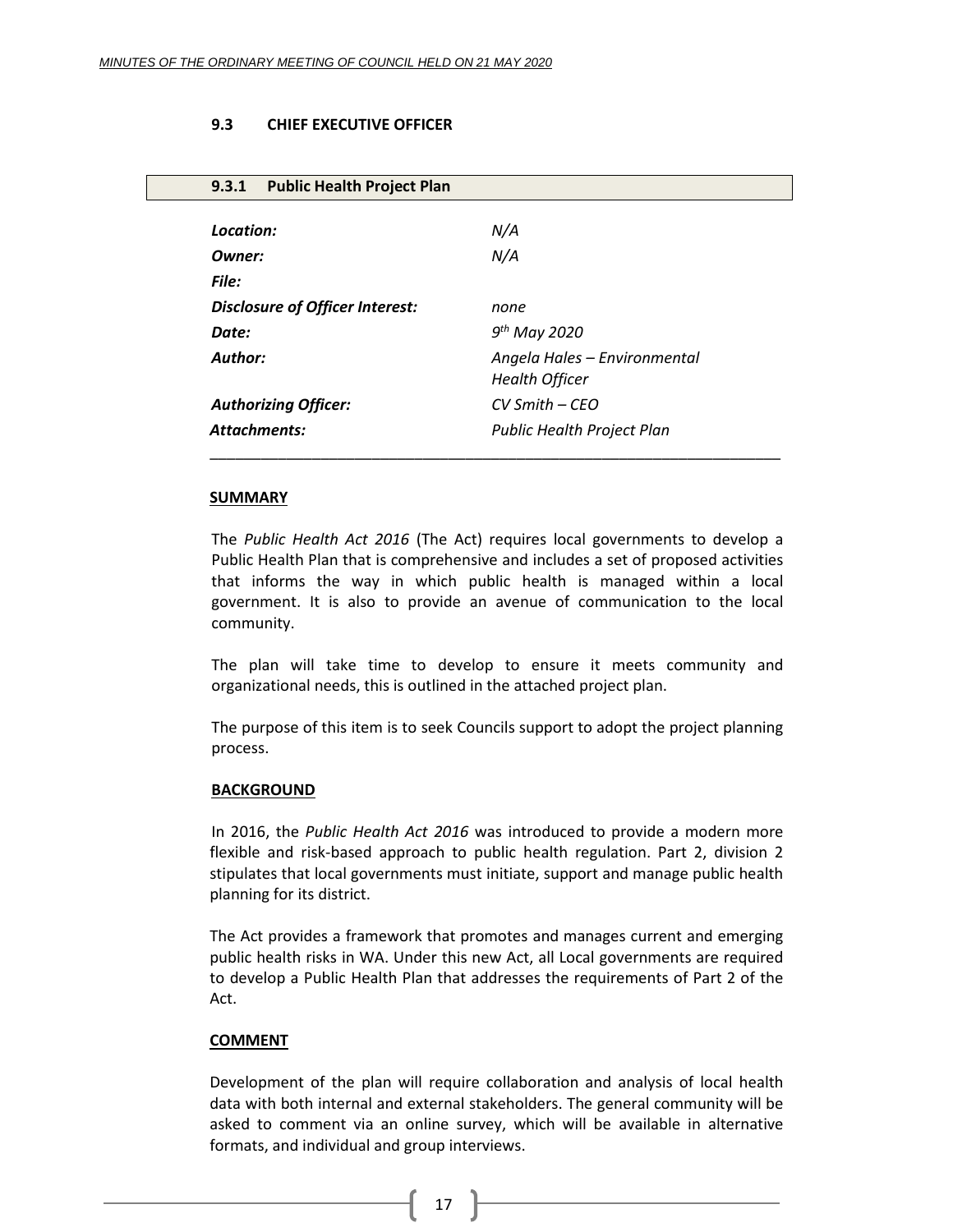#### **CONSULTATION**

Department of Health – Environmental Health Directorate

#### **STATUTORY OBLIGATIONS**

#### *Public Health Act 2016, as amended*

The Plan must align with the objectives of the State Public Health Plan 2019-2024, and be evidence based.

#### **POLICY IMPLICATIONS**

Public Health Policy to be developed as part of the plan.

#### **BUDGET/FINANCIAL IMPLICATIONS**

NIL

#### **STRATEGIC IMPLICATIONS**

There are no known strategic issues

#### **SUSTAINABILITY IMPLICATIONS**

- ➢ **Environmental** There are no known environmental issues at this stage. ➢ **Economic**
- There are no known economic issues.
- ➢ **Governance**

| <b>OUTCOMES</b>          | <b>OBJECTIVES</b>                                              | <b>PRIORITIES</b>                                                                                                                                                                                                                                                            |
|--------------------------|----------------------------------------------------------------|------------------------------------------------------------------------------------------------------------------------------------------------------------------------------------------------------------------------------------------------------------------------------|
| Council and<br>Community | Provide leadership on<br>behalf of the community.              | Lobby and advocate for improved<br>services, infrastructure, and access to.<br>$\triangle$ Advocate for the strengthening of health<br>and education services.<br>$\triangle$ Develop partnerships with<br>stakeholders to enhance community<br>services and infrastructure. |
| Leadership               | <b>Foster community</b><br>participation and<br>collaboration. | Support volunteers and<br>encourage community<br>involvement in community<br>groups and organisations.<br>$\div$ Partner in specific projects<br>including community<br>contributions.                                                                                       |

## **VOTING REQUIREMENTS**

Simple Majority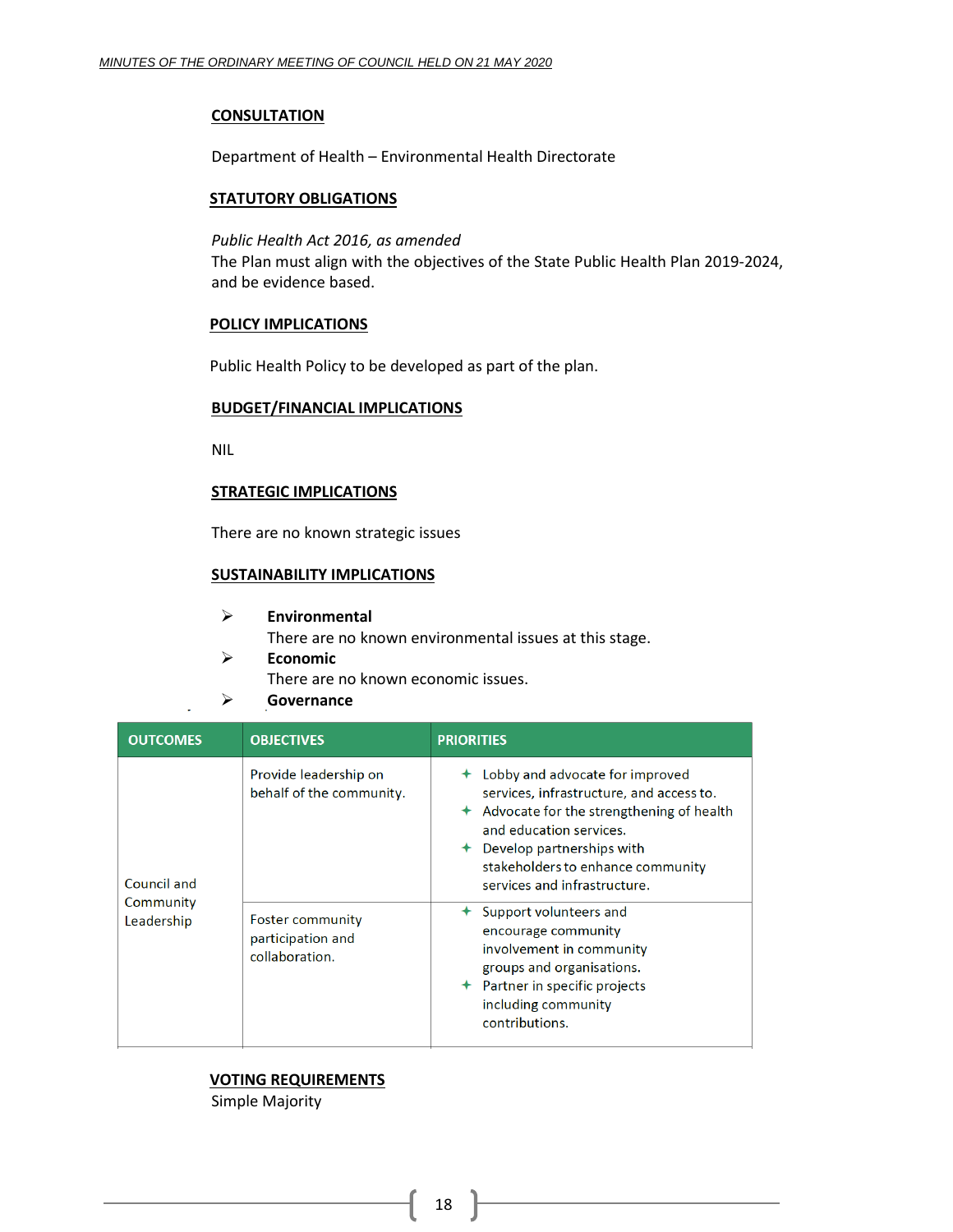#### **COUNCIL DECISION & OFFICER RECOMMENDATION - Item 9.3.1**

#### **MOVED: Cr Rear SECONDED: Cr Alexander**

That Council endorses the draft Public Health Project Plan as per attachment.

#### **CARRIED 8/0 Res 72/20**

<span id="page-18-0"></span>

| 9.3.2 | <b>Change name on Certificate of Titles</b> |                                        |
|-------|---------------------------------------------|----------------------------------------|
|       |                                             |                                        |
|       | Location:                                   | N/A                                    |
|       | <b>Applicant:</b>                           | N/A                                    |
|       | <b>Disclosure of Officer Interest:</b>      | None                                   |
|       | Date:                                       | 14 May 2020                            |
|       | <b>Authors:</b>                             | Joanna Kaye - Research and Development |

Attachments: **Attachments:** Yes. Forms to be signed and sealed.

*\_\_\_\_\_\_\_\_\_\_\_\_\_\_\_\_\_\_\_\_\_\_\_\_\_\_\_\_\_\_\_\_\_\_\_\_\_\_\_\_\_\_\_\_\_\_\_\_\_\_\_\_\_\_\_\_\_\_\_\_\_\_\_\_\_\_\_\_\_\_\_\_*

*Authorizing Officer:* Christopher Smith CEO

#### **SUMMARY**

The purpose of this report is to complete the forms, sign and affix the Shire of Boyup Brook seal to enable the name change from properties that are registered under 'Upper Blackwood Road Board' and 'Shire of Upper Blackwood' to the correct name of Shire of Boyup Brook.

Coordinator

#### **BACKGROUND**

The below properties are registered under 'Shire of Upper Blackwood':

- 1. Lot 59 on Deposited Plan 130069 40 Forrest Street: Tourism Office and Abel Street Park.
- 2. Lots 15 and 16 on Deposited Plan 120096 3 and 1 Main Street, Mayanup: Mayanup Hall
- 3. Lot 16 on Deposited Plan 222385 1 Upper Blackwood Road, Dinninup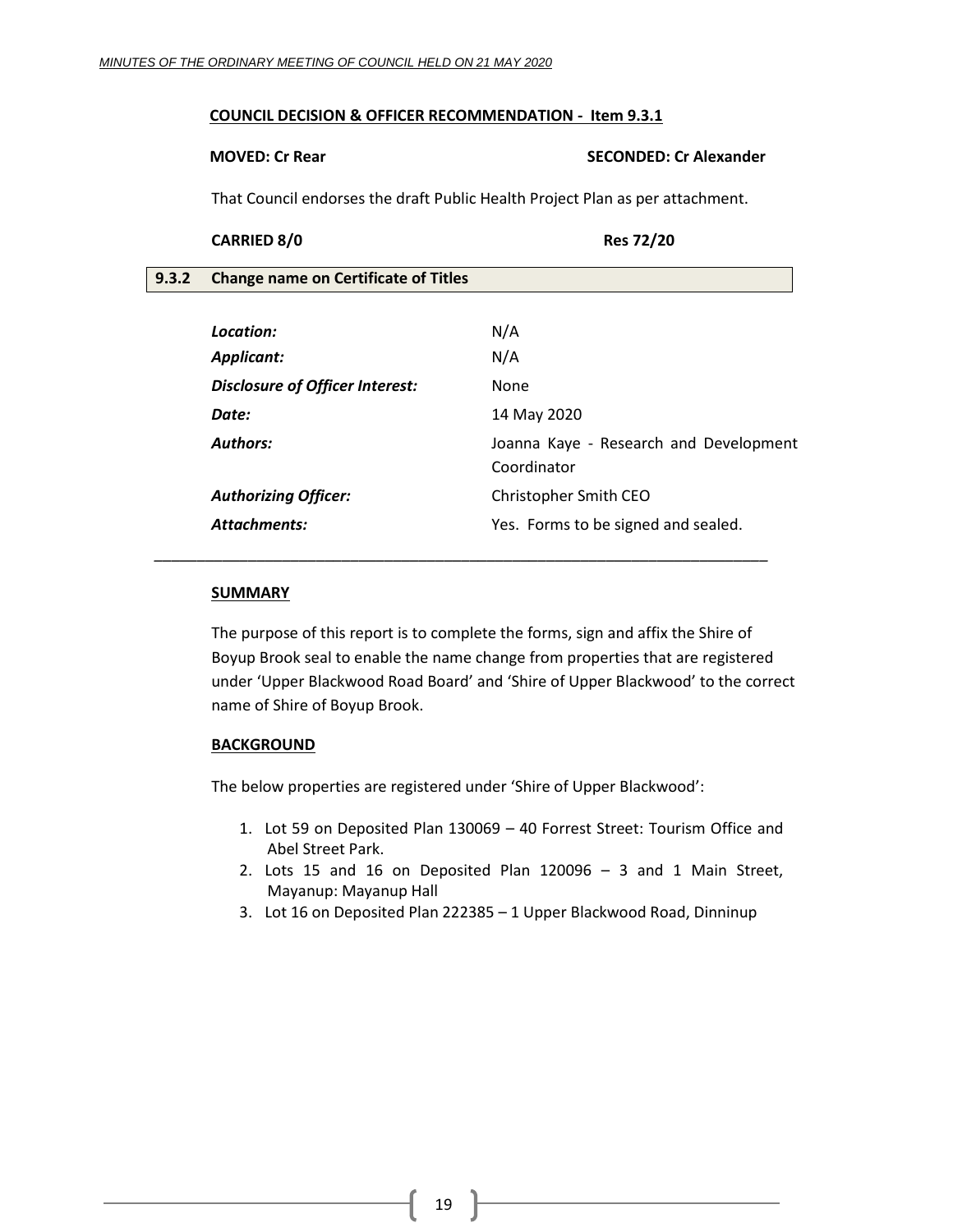

| Polygon No | Land Id | Pi Parcel |    | Survey No | Lot No. | Land Area | <b>Street Address</b>                  | Title Iden | Formatted | Proprietor                                     | Document |
|------------|---------|-----------|----|-----------|---------|-----------|----------------------------------------|------------|-----------|------------------------------------------------|----------|
| 505889     | 1853920 | P130069   | 59 | 130069    | 59      | 1353.973  | 40 Forrest Street.<br>BOYUP BROOK 6244 | 1035000618 | 1035/618  | UPPER<br><b>BLACKWOOD ROAD</b><br><b>BOARD</b> | A000001A |

| <b>Mayanup Hall</b><br>$\label{eq:2} D_{\rm UCS, Qg}$<br>ö |        | <b>ACTION</b><br>B |
|------------------------------------------------------------|--------|--------------------|
|                                                            |        |                    |
|                                                            | 561 50 |                    |
|                                                            |        |                    |
|                                                            |        |                    |
|                                                            |        |                    |

| Polygon No | Land Id | Pi Parcel     | Survey No | Lot No | <b>Land Area</b> | <b>Street Address</b>          | Title Iden | Formatted | Proprietor                                     | Document i |
|------------|---------|---------------|-----------|--------|------------------|--------------------------------|------------|-----------|------------------------------------------------|------------|
| 514199     | 1943937 | P120096<br>15 | 120096    | 15     | 1011.724         | 3 Main Street.<br>MAYANUP 6244 | 1229000386 | 1229/386  | UPPER<br><b>BLACKWOOD ROAD</b><br><b>BOARD</b> | A000001A   |
| 514195     | 1943958 | P120096<br>16 | 120096    | 16     | 1011.724         | 1 Main Street.<br>MAYANUP 6244 | 1229000386 | 1229/386  | UPPER<br><b>BLACKWOOD ROAD</b><br><b>BOARD</b> | A000001A   |

#### Lot 16 - Dinninup



| Polygon No | Land Id | Pi Parcel |    | Survey No. | Lot No. | <b>Land Area</b> | <b>Street Address</b>                       | <b>Title Iden</b> | Formatted | Proprietor                                     | Document i   |
|------------|---------|-----------|----|------------|---------|------------------|---------------------------------------------|-------------------|-----------|------------------------------------------------|--------------|
| 514996     | 1882500 | P222385   | 16 | 222385     | 16      | 1009.477         | 1 Upper Blackwood<br>Road, DINNINUP<br>6244 | 794000106         | 794/106   | UPPER<br><b>BLACKWOOD ROAD</b><br><b>BOARD</b> | T 18212/1960 |

The below properties are registered under 'Shire of Upper Blackwood":

- 1. Lot 336 on Deposited Plan 11985 112 Jackson Street: Flax Mill
- 2. Lot 201 on Deposited Plan 301850 Lot 201 Stanton Road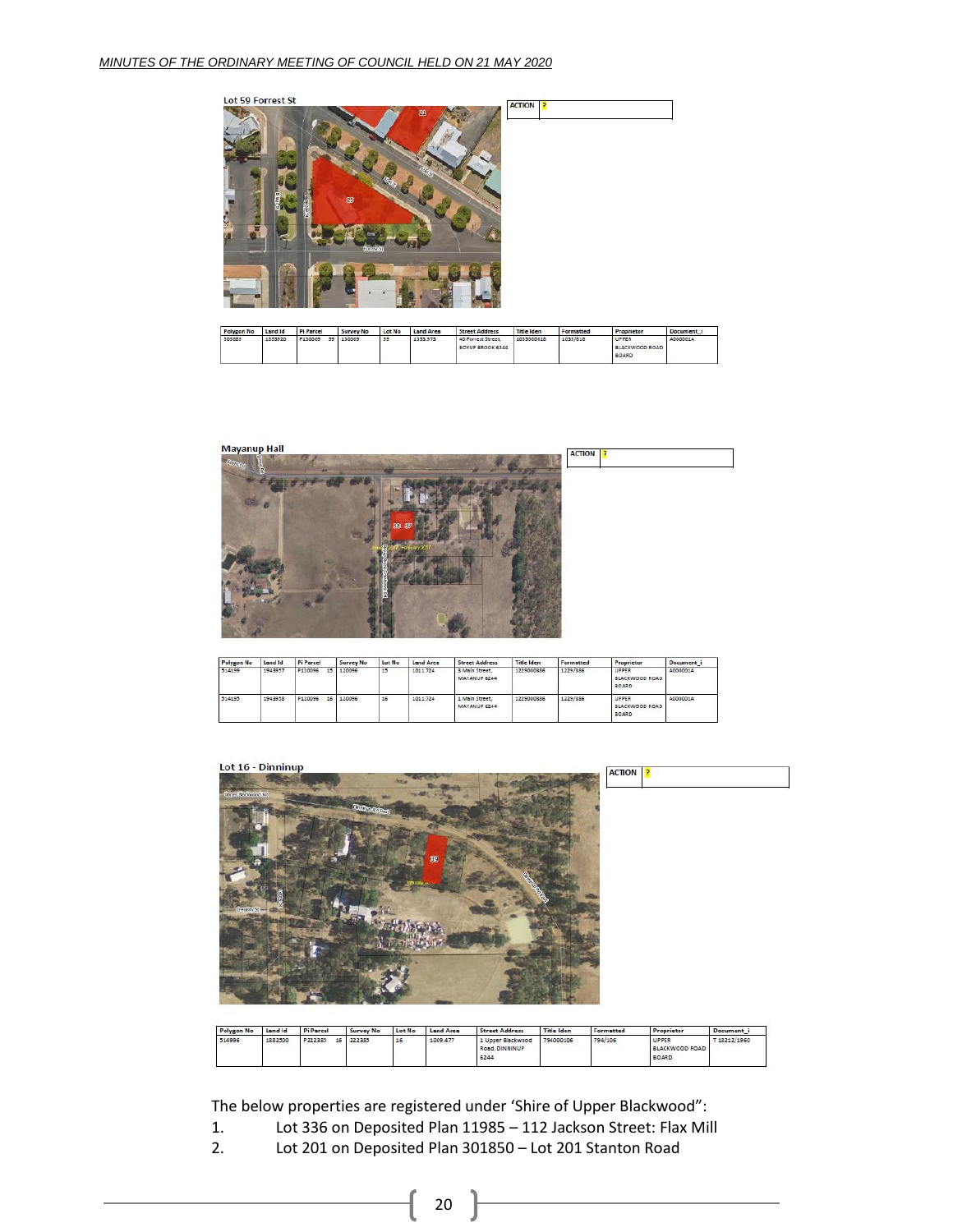3. Lot 50 on Deposited Plan 130069 – 18 Inglis Street: Known as 16 Forrest Community Housing Duplex.



| Polygon No | Land Id | Pi Parcel      | Survey No. | Lot No. | Land Area  | <b>Street Address</b>                  | <b>Title Iden</b> | Formatted | Proprietor                         | Document |
|------------|---------|----------------|------------|---------|------------|----------------------------------------|-------------------|-----------|------------------------------------|----------|
| 506724     | 1854114 | D011985<br>336 | 11985      | 336     | 159849.518 | 112 Jackson Street<br>BOYUP BROOK 6244 | 1337000838        | 1337/838  | SHIRE OF UPPER<br><b>BLACKWOOD</b> | A000001A |

Lot 201 - Stanton Rd



| Polygon No | Land Id | Pi Parcel      | Survey No | Lot No | Land Area | <b>Street Address</b> | Title Iden | Formatted | Proprietor                         | Document    |
|------------|---------|----------------|-----------|--------|-----------|-----------------------|------------|-----------|------------------------------------|-------------|
| 521244     | 3413620 | P301850<br>201 | 301850    | 201    | 44819     |                       | 1268000330 | 1268/330  | SHIRE OF UPPER<br><b>BLACKWOOD</b> | 7 2025/1963 |



| Polygon No | Land Id | Pi Parcel |     | Survey No | Lot No. | <b>Land Area</b> | Street Address                       | <b>Title Iden</b>     | Formatted | Proprietor                         | Document |
|------------|---------|-----------|-----|-----------|---------|------------------|--------------------------------------|-----------------------|-----------|------------------------------------|----------|
| 505960     | 1853911 | P130069   | 501 | 130069    | 50      | 1062318          | 18 Inglis Street<br>BOYUP BROOK 6244 | 000239000033A 239/33A |           | SHIRE OF UPPER<br><b>BLACKWOOD</b> | A000001A |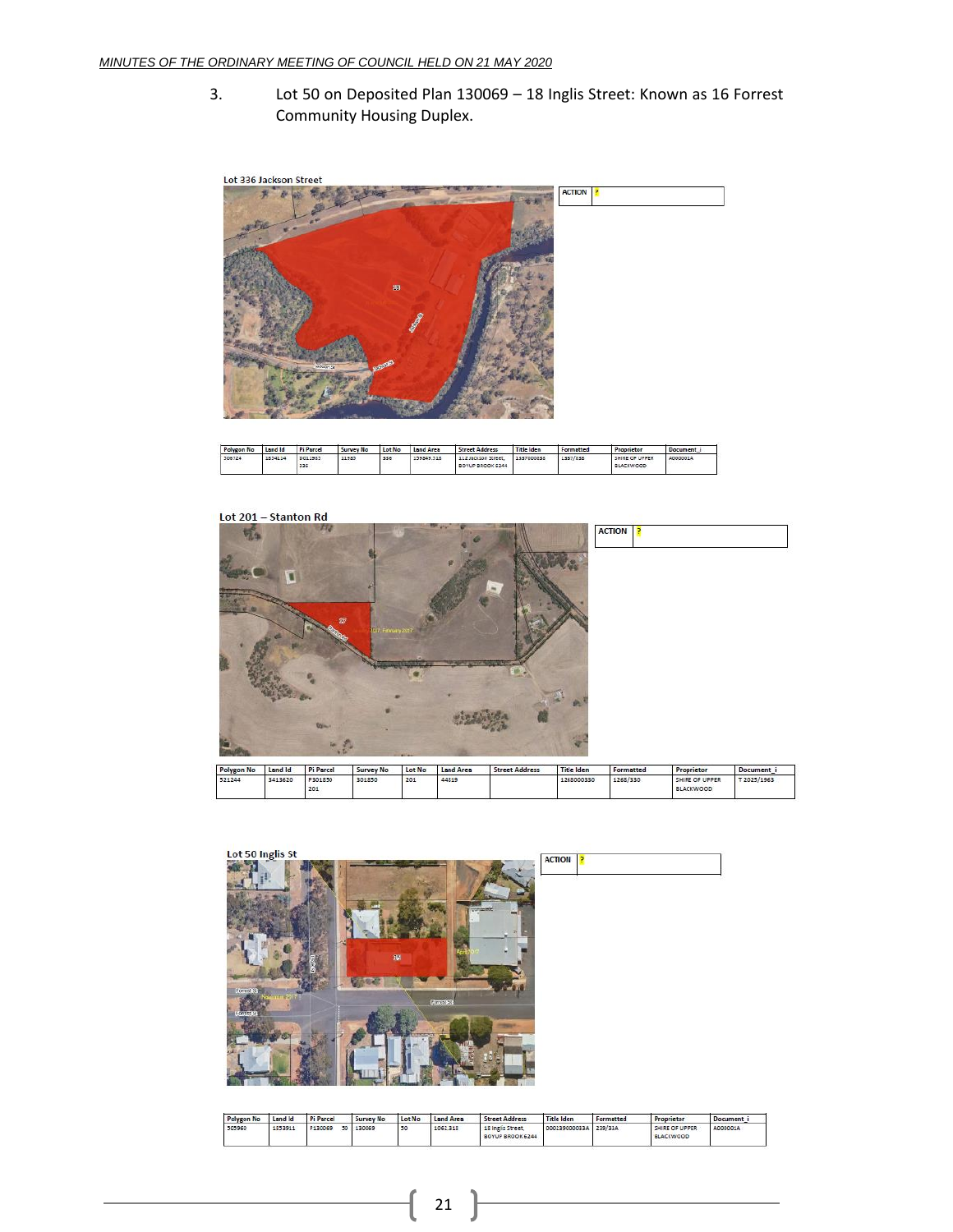#### **COMMENT**

The Shire of Boyup Brook is the same entity as the Upper Blackwood Road Board and the Shire of Upper Blackwood. The Government Gazette passed on 30 May 1969 states that the Shire of Upper Blackwood changed its name to the Shire of Boyup Brook see below:

30 May, 1969.]

GOVERNMENT GAZETTE, W.A.

Local Government Act, 1960-1968. Shire of Upper Blackwood. Alteration of Name.

ORDER IN COUNCIL.

 $L.G. 18/53.$ 

WHEREAS it is provided by paragraph (e) of subsection (2) of section 12 of the Local Government Act, 1960-1968, that the Governor by Order made after effective presentation to him of a petition bearing the Common Seal of a municipality, may alter the name of a municipality; and whereas the<br>Municipality of the Shire of Upper Blackwood by its Council, has submitted a petition praying that the name of the municipality be altered to that of the Shire of Boyup Brook; and whereas it is considered expedient that the prayer of the petition should be granted: Now, therefore, His Excellency<br>the Governor, acting by and with the advice and<br>consent of the Executive Council, doth hereby alter the name of the Municipality of the Shire of Upper Blackwood to that of the Shire of Boyup Brook.

> W. S. LONNIE. Clerk of the Council.

consent of the Exe power the Metropo and Drainage Boar of the following namely:-

Sh The construction main about two th feet in length com sary apparatus and

This Order in Co 30th day of May,

 $\mathbf{C}^{\prime}$ 

Workers' Con ORD

WHEREAS it is el of the Workers' Co it shall be obligato from an incorporat

The Landgate Change of Name form is to be affixed with the Common Seal and signed by the Shire President and CEO. The forms will then be returned to McLeods, who will lodge the forms on behalf of the Shire.

#### **CONSULTATION**

McLeods

#### **STATUTORY OBLIGATIONS** - Nil

**POLICY IMPLICATIONS** – Yes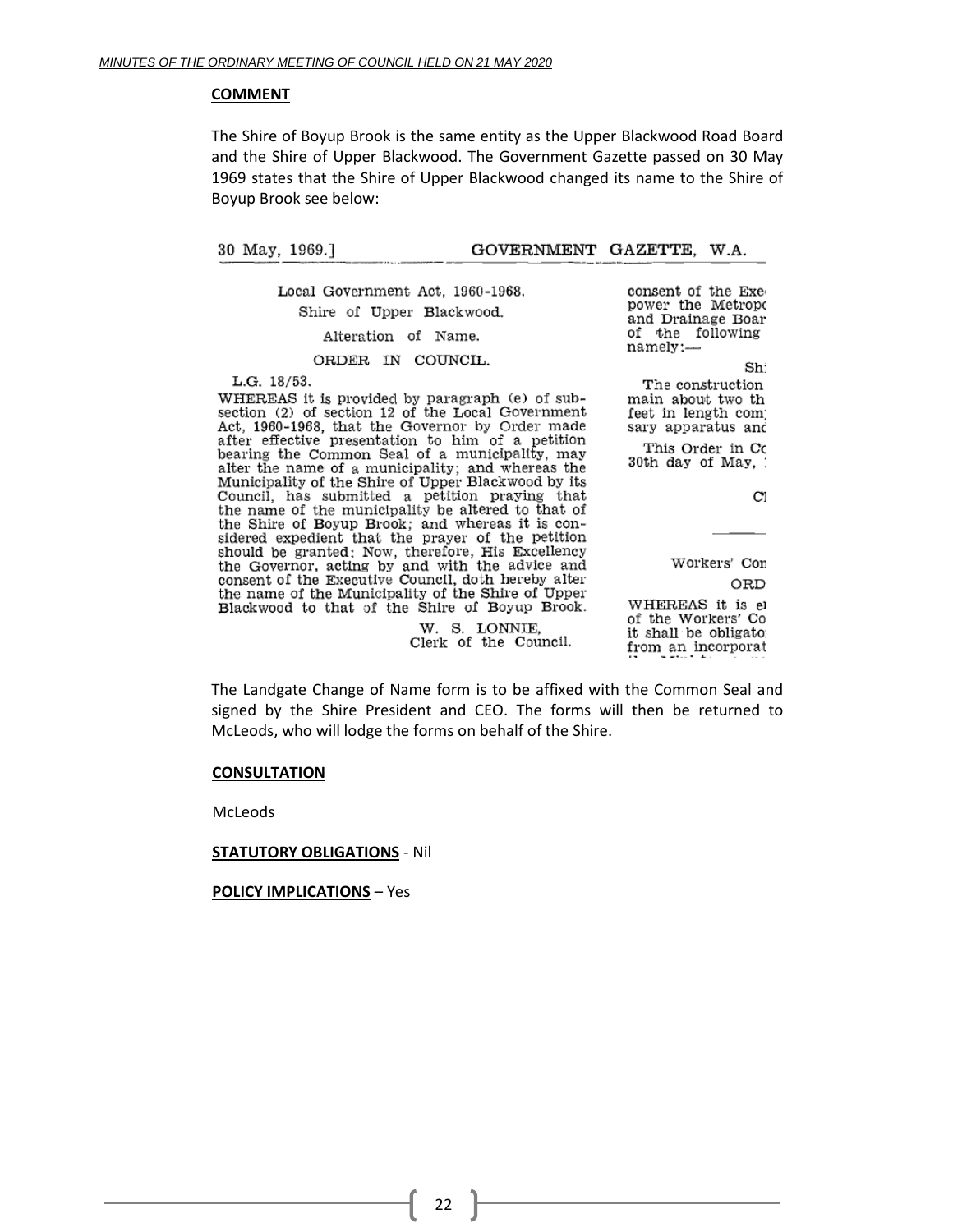| <b>POLICY NO.</b>     | A.09                                                                    |
|-----------------------|-------------------------------------------------------------------------|
| <b>POLICY SUBJECT</b> | Use of Common Seal and the Signatories for<br><b>Contract Execution</b> |
| <b>ADOPTION DATE</b>  | 17 June 2004                                                            |
| <b>VARIATION DATE</b> | 22 December 2007                                                        |

#### **Objective**

To set out the procedures to be followed when there is a requirement to use the common seal.

#### **Statement**

The following applies to the use of the common seal and signatures when a document requires this method of completion:-

- is to be used only when Council has previously authorised the action contained 1 within the document being signed;
- $\overline{2}$ be affixed in the presence of the Shire President and Chief Executive Officer.

The document is to be completed in the following manner:-

The common seal of Shire of Boyup Brook was hereunto affixed and signed by the authority of a resolution of the Council in the presence of:

**Shire President** 

**Chief Executive Officer** 

#### **BUDGET/FINANCIAL IMPLICATIONS**

Fee to change name on 6 properties \$632.00.

#### **STRATEGIC IMPLICATIONS** - Yes

| <b>Progress Local Planning Strategy to</b><br>ensure commercial and industrial<br>Create land use capacity for<br>Planned<br>opportunities are maximised.<br>development<br>industry<br>Advocate for provision of sewerage<br>solutions to permit more intensive land<br>use in town. |
|---------------------------------------------------------------------------------------------------------------------------------------------------------------------------------------------------------------------------------------------------------------------------------------|
|---------------------------------------------------------------------------------------------------------------------------------------------------------------------------------------------------------------------------------------------------------------------------------------|

#### **VOTING REQUIREMENTS**

Simple Majority

#### **COUNCIL DECISION & OFFICER RECOMMENDATION – Item 9.3.2**

#### **MOVED: Cr Alexander SECONDED: Cr Oversby**

That Council:

- 1. Approve the change of name on the title for properties from Upper Blackwood Road Board and Shire of Upper Blackwood to the Shire of Boyup Brook.
- 2. Authorise the President and the Chief Executive Officer to affix the common seal to the Change of Name document and to sign the document to attest that the common seal was so affixed.

#### **CARRIED 8/0 Res 73/20**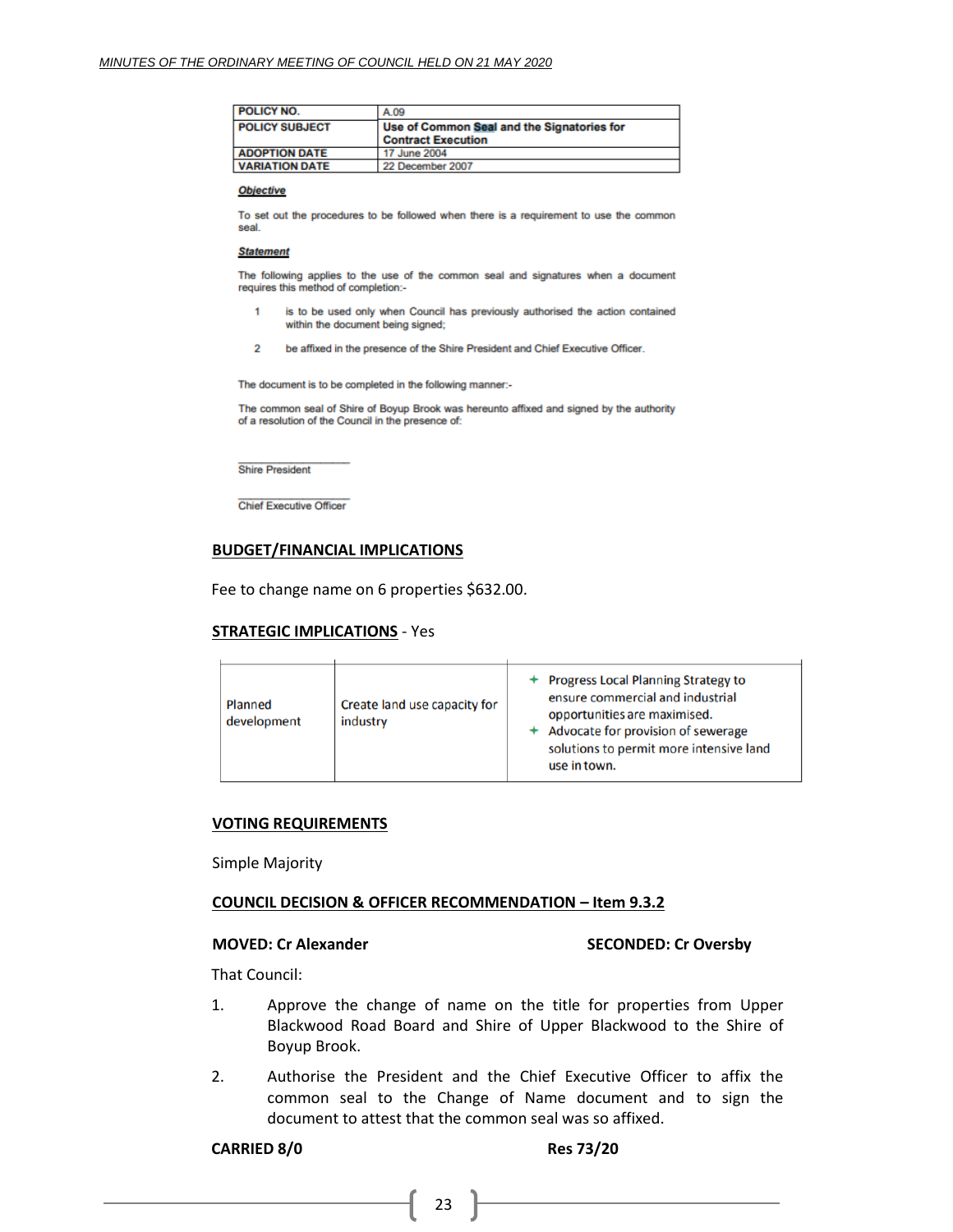## <span id="page-23-1"></span><span id="page-23-0"></span>**10 COMMITTEE MINUTES**

#### **10.1 Humanities Committee Minutes - 7 May 2020**

#### **COUNCIL DECISION & OFFICER RECOMMENDATION - Item 10.1**

#### **MOVED: Cr Alexander SECONDED: Cr O'Connell**

That the minutes of the Humanities Committee Meeting held on Thursday 7 May 2020 be confirmed as an accurate record with the following amendment:

On the last page – remove Carried 9/0 and replace with Carried "8/0".

**CARRIED 8/0 Res 74/20**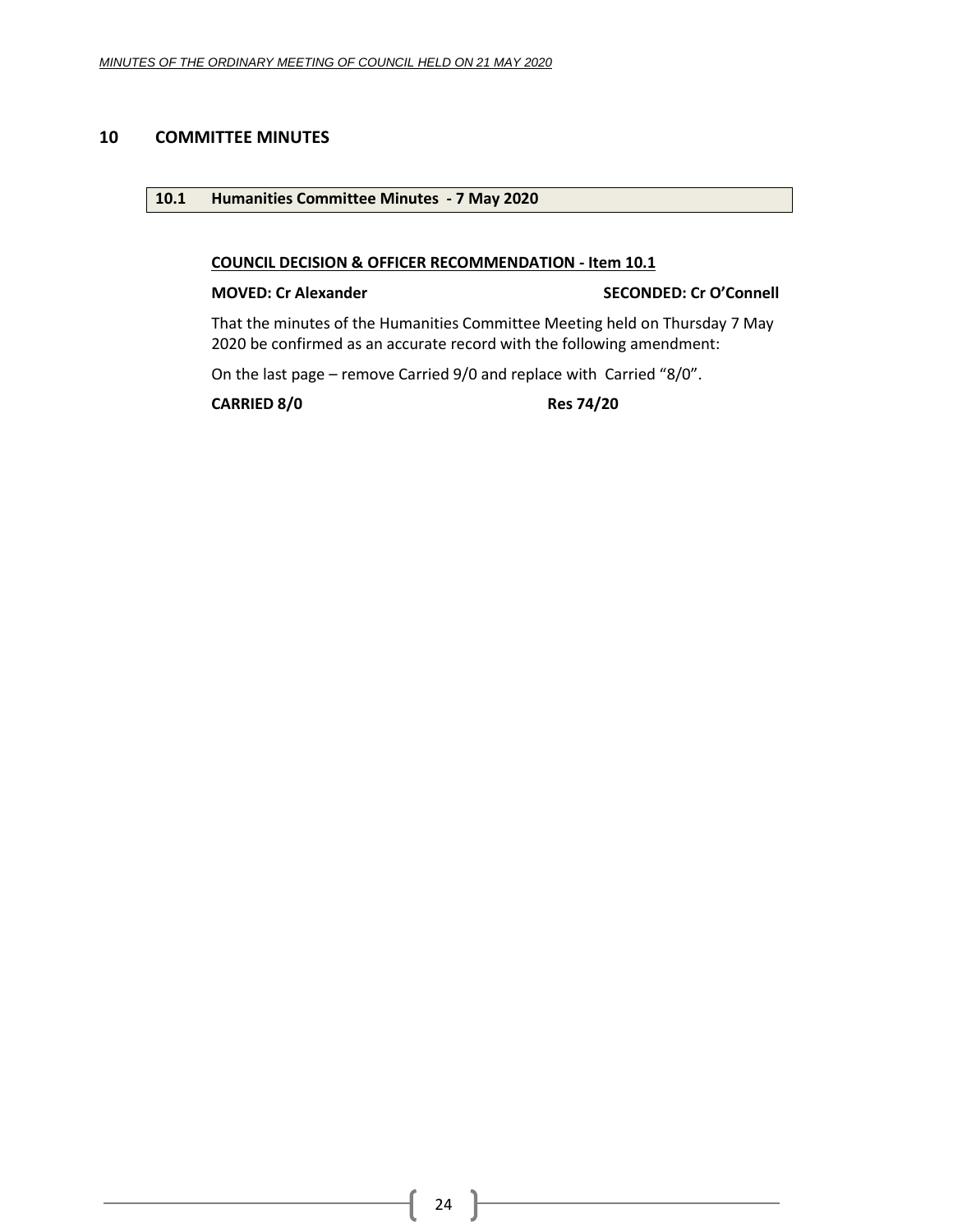#### <span id="page-24-0"></span>**10.2 Rylington Park Transitional Committee – 14 April 2020**

#### **COUNCIL DECISION & OFFICER RECOMMENDATION - Item 10.2**

#### **MOVED: Cr Oversby SECONDED: Cr Kaltenrieder**

That the minutes of the Rylington Park Transitional Committee Meeting held on Tuesday 14 April 2020 be confirmed as an accurate record.

**CARRIED 8/0 Res 75/20**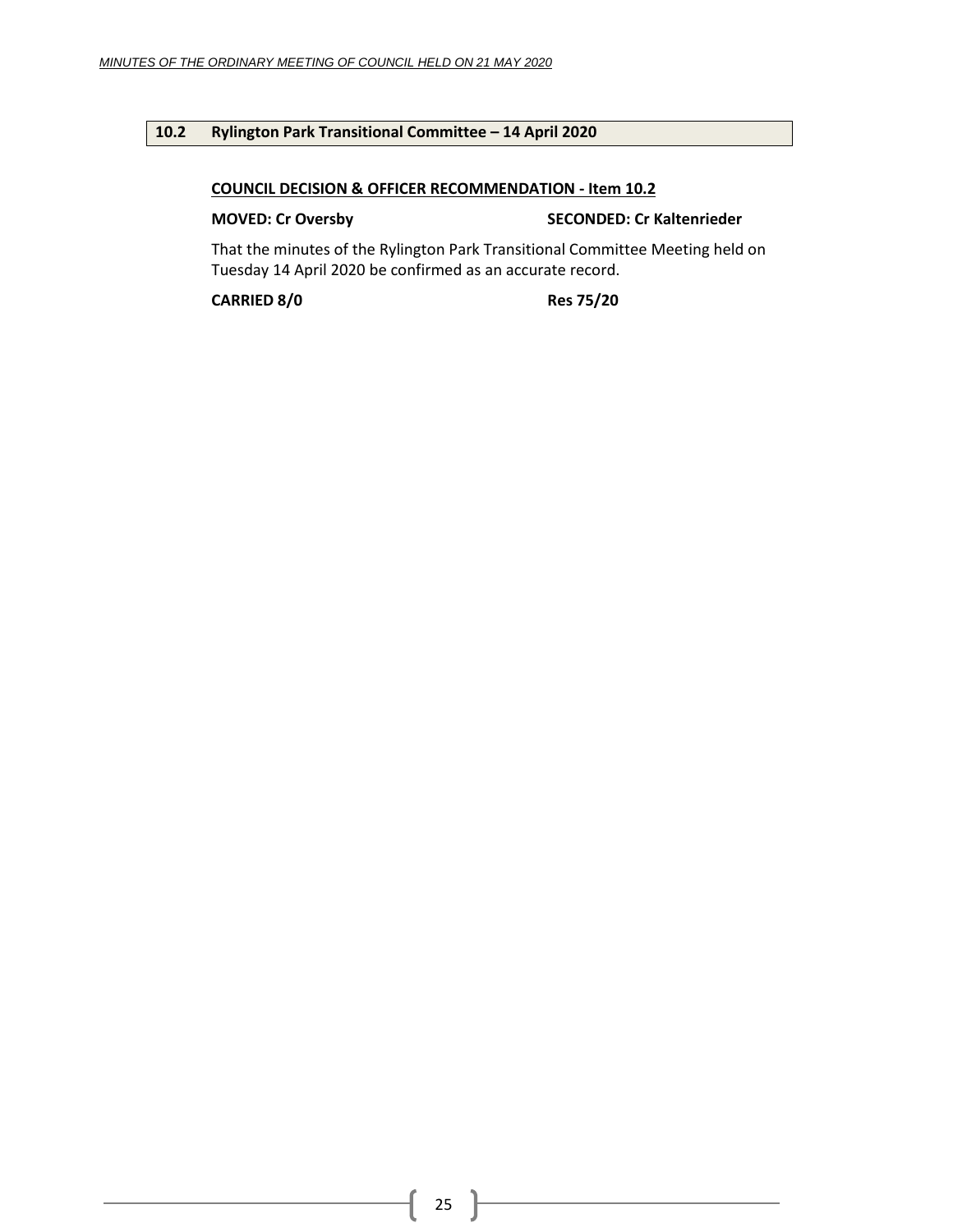#### <span id="page-25-0"></span>**11 MOTIONS OF WHICH PREVIOUS NOTICE HAS BEEN GIVEN** Nil

## <span id="page-25-1"></span>**12 URGENT BUSINESS BY APPROVAL OF THE PRESIDENT OR A MAJORITY OF COUNCILLORS PRESENT**

#### <span id="page-25-2"></span>**12.1 Lot 1 Forrest Street – Housing Development**

| Location:                       | Lot 1 Forrest Street                      |
|---------------------------------|-------------------------------------------|
| <b>Applicant:</b>               | Shire Boyup Brook                         |
| Disclosure of Officer Interest: | None                                      |
| Date:                           | May 2020                                  |
| Author:                         | A. Nicoll, Town Planner                   |
| <b>Authorizing Officer:</b>     | Chris Smith, Chief Executive Officer      |
| <b>Attachments:</b>             | Request Expression of Interest - document |

\_\_\_\_\_\_\_\_\_\_\_\_\_\_\_\_\_\_\_\_\_\_\_\_\_\_\_\_\_\_\_\_\_\_\_\_\_\_\_\_\_\_\_\_\_\_\_\_\_\_\_\_\_\_\_\_\_\_\_\_\_\_\_\_\_\_\_

#### **SUMMARY**

The purpose of this report is to seek Council support to solicit meaningful responses from relevant proponents to provide a design for:

- 1. Eight (8) dwellings at Lot 1 Forrest Street; and
- 2. A Septic Tank Effluent Disposal system (community scheme to service the 8 dwellings) at a location yet to be confirmed.

#### **BACKGROUND**

In 2016, Council agreed to rezone the Lot 1 Forrest Street from 'Parks and Recreation Reserve' to 'Residential R15/R30'.

The intent is to develop the subject land for residential purposes to cater for demand for holiday accommodation, workers accommodation and/or aged accommodation.

The Shire has developed the attached 'Request for Expressions of Interest' document.

The purpose of the 'Request for Expression of Interest', is to lead to a design and construct contract initially for two dwellings with the successful bidder having the right to complete the balance of six buildings within the next 3-year period at the same price.

This will be a two-phase process. Firstly, the expression of interest stage which will result in the successful bidder entering as A S4000 Design and Construct Contract.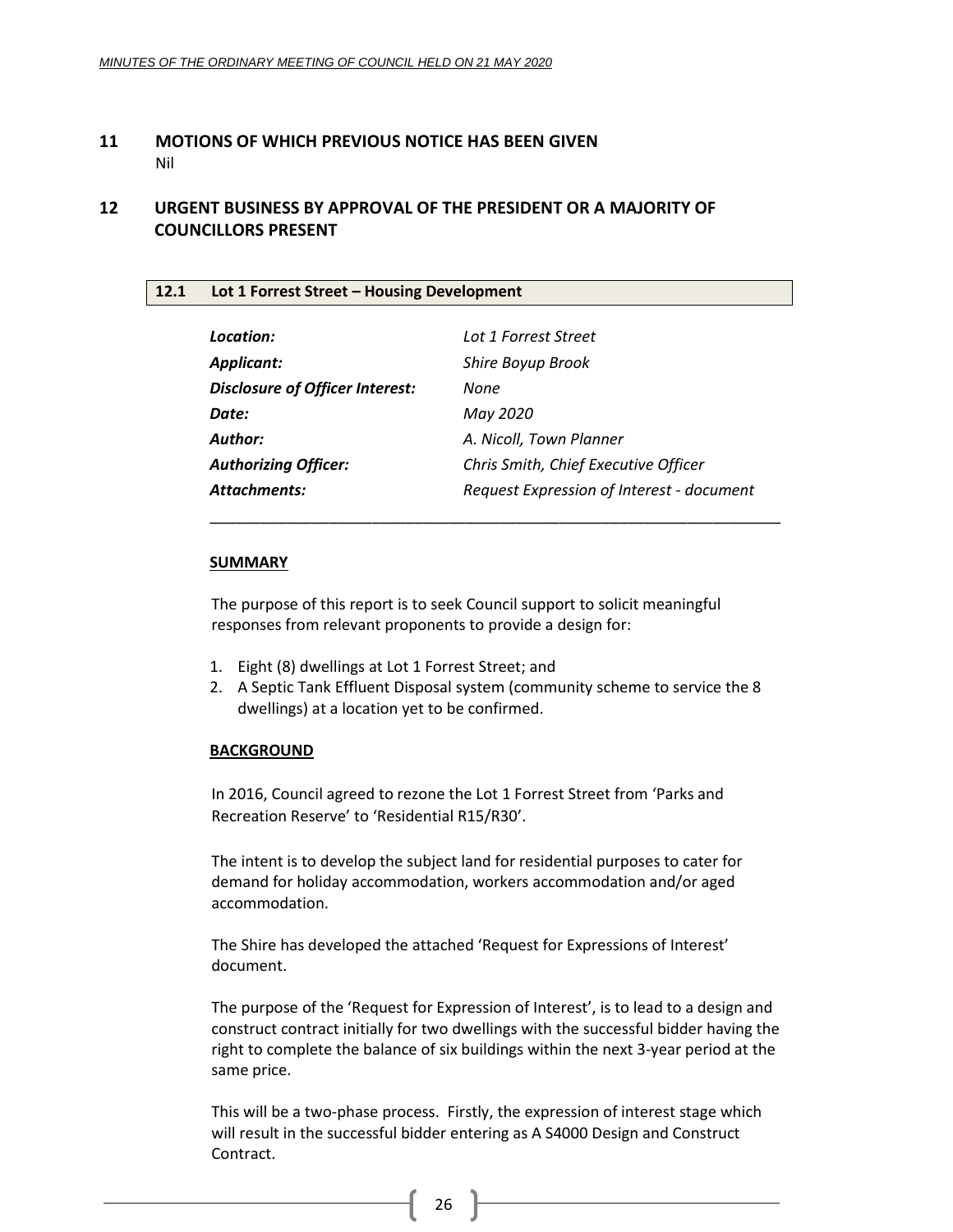## **COMMENT**

The subject Lot is currently vacant, the Lot is zoned Residential and the Lot has a dual density coding of R15/30.

Where a Lot has a dual density coding, the local government may approve residential development at the higher density code (R30), subject to the development connecting to a Septic Tank Effluent Disposal System.

The R-Codes supports an average of one dwelling for every 666 $m<sup>2</sup>$  at the R15 density and an average of one dwelling for every 300m<sup>2</sup> at the R30 density. The subject Lot is 3758m<sup>2</sup> in area meaning a potential for 5 dwellings at the R15 density and 12 dwellings at the R30 density.

The Shire believes that 8 dwellings can comfortably fit on the subject Lot. This means that a design and development needs to incorporate a Septic Tank Effluent Disposal System.

The Shire envisages development to include:

## Stage 1

- Site Works:
- Two (2) dwellings:
	- o Develop 1 X 2bdr/1bthr brick dwelling; (or brick veneer) of approximate  $95 - 105$ m<sup>2</sup>
	- o Develop 1 X 3bdr/2bthr brick dwelling; and (or brick veneer) of approximate  $135 - 145$ m<sup>2</sup>

#### Stage 2

- Develop 6 dwellings (design subject to demand); and
- Incidentals (e.g. landscaping, fencing etc.);
- Develop Septic Tank Effluent Disposal system.

It is proposed that expression of interest is sought from builders and or architects. It is proposed that any expressions of interest are presented to the Shire of Boyup Brook Council for consideration.

Selection criteria is proposed to be based on:

- Design Concepts;
- Integrated appearance to match town character;
- Value for money;
- Local content;
- Financial stability of the applicant;
- Previous experience in similar works;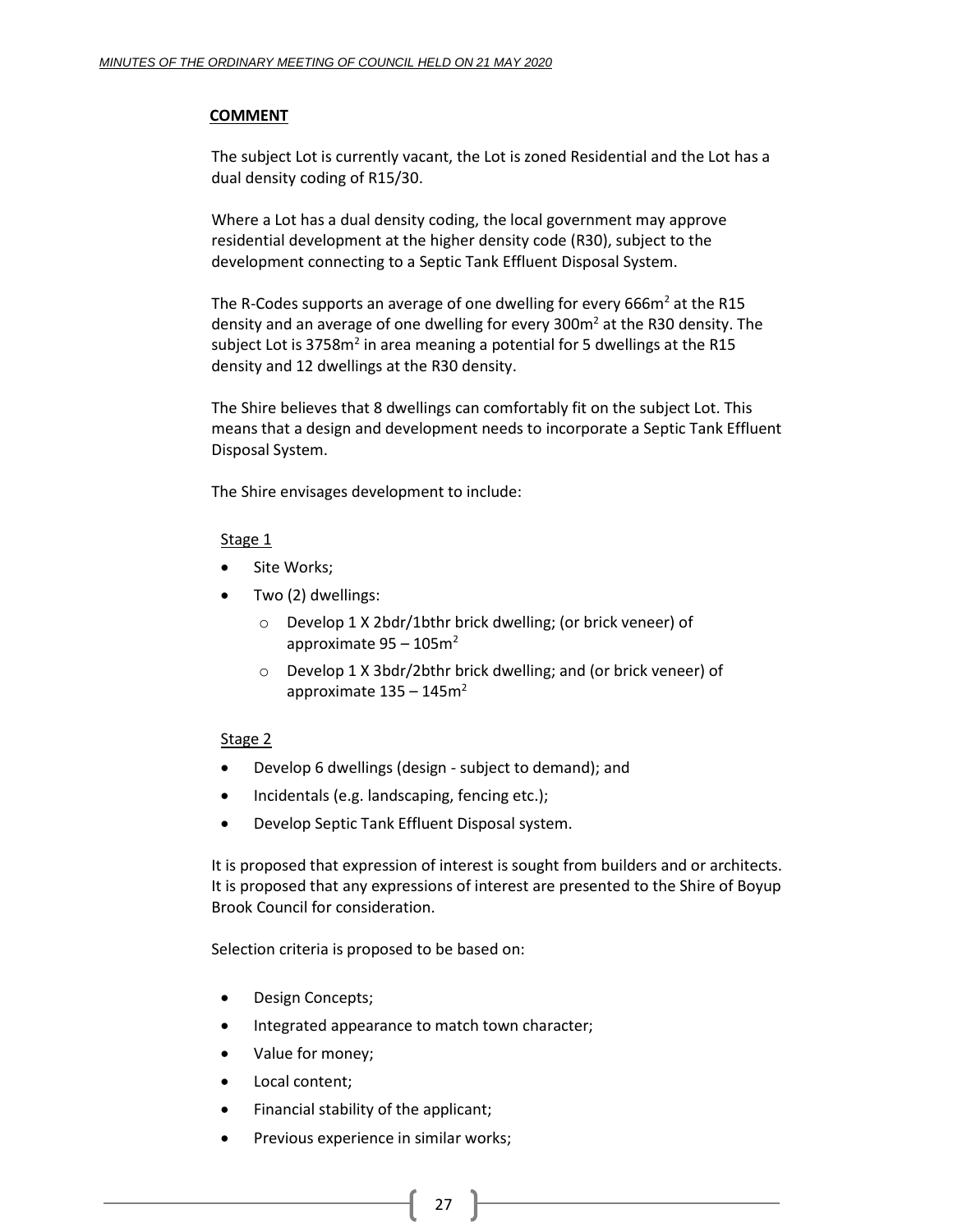• Time to complete.

It is proposed that expressions of interest are submitted for review by the  $11<sup>th</sup>$ June 2020.

#### **STATUTORY OBLIGATIONS**

The density and design of development is to comply with the Shire's *Local Planning Scheme No.2* and the Commissions *R-Codes*.

The development of an effluent disposal system to service proposed dwellings, is to comply with the Commissions *Government Sewerage Policy 2019* and is to be approved by the Department of Health.

#### **POLICY IMPLICATIONS**

The *Local Government Act 1995* (the Act) prescribes that the role of Council includes inviting tenders before it enters into a contract of a prescribed kind under which another person is to supply goods or services.

The Shire's Policy F.03 has been adopted by Council to ensure compliance with the Act and to deliver a best practice approach when purchasing services.

#### **CONSULTATION**

Consultation Date for expression of interest: 22 May 2020 Submission Deadline: 11 June 2020 Works/Design to commence: 1 July 2020 Completion: To be negotiated (Shire is seeking 6 months build time).

#### **BUDGET/FINANCIAL IMPLICATIONS**

The extent of fees necessary to process the 'Request for Expressions of Interest' can be catered for within the 2019/20 budget.

#### **STRATEGIC IMPLICATIONS**

There are no strategic implications relating to this item.

The Shire's draft Local Planning Strategy has identified the subject site for 'Residential (Aged Persons Accommodation)'. Potential may exist, to utilise dwellings at Lot 1 Forrest Street, for holiday, workers and or aged accommodation.

#### **VOTING REQUIREMENTS**

Simple majority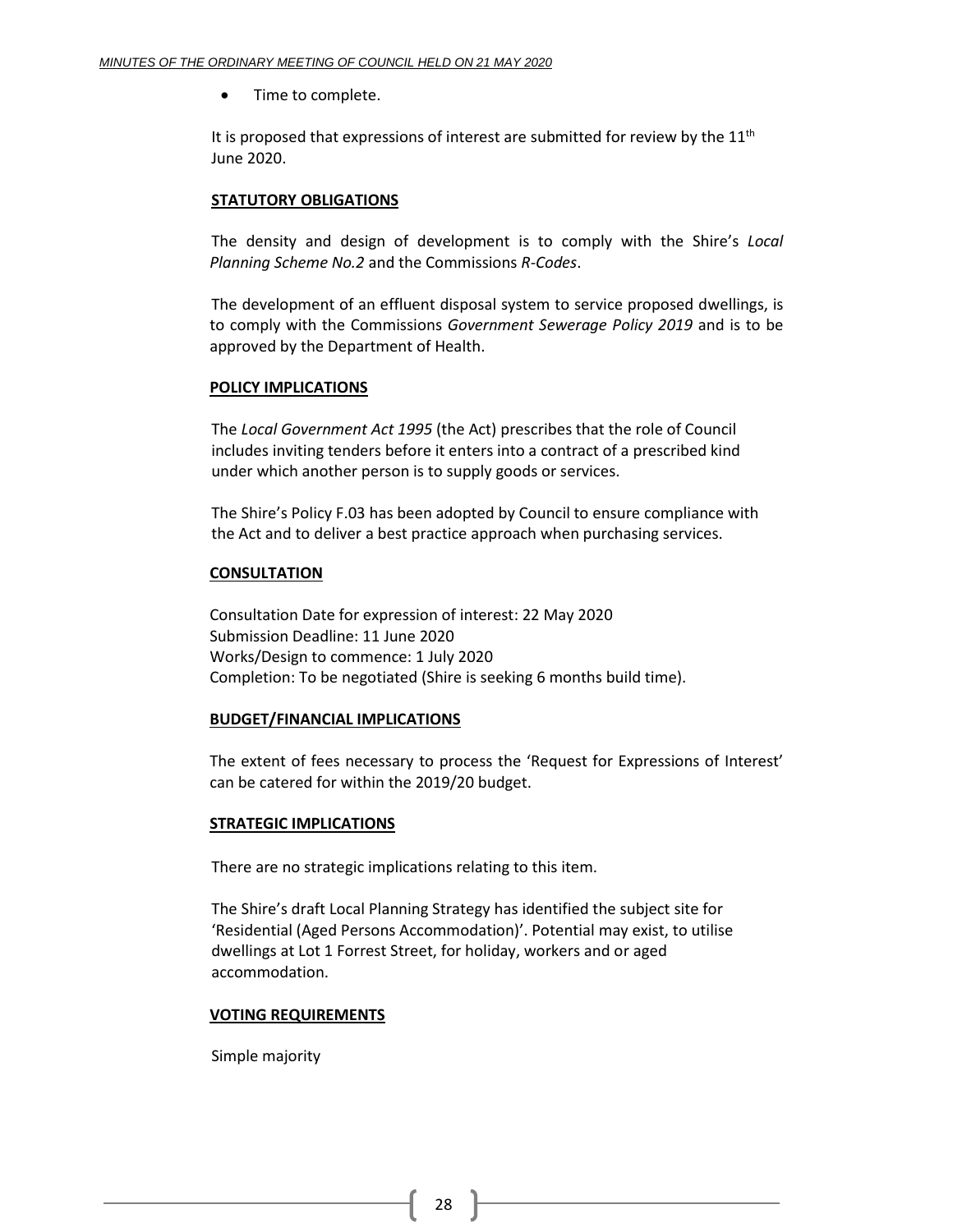#### **COUNCIL DECISION & OFFICER RECOMMENDATION – ITEM 12.1**

**MOVED: Cr Rear SECONDED: Cr Kaltenrieder**

**That Council**

- **1. Resolves to AGREE to seek support to solicit meaningful responses from relevant proponents to provide a design for:**
	- **a. Eight (8) dwellings at Lot 1 Forrest Street; and**
	- **b. A Septic Tank Effluent Disposal system (community scheme to service the 8 dwellings) at a location yet to be confirmed.**

**CARRIED 8/0 Res 76/20**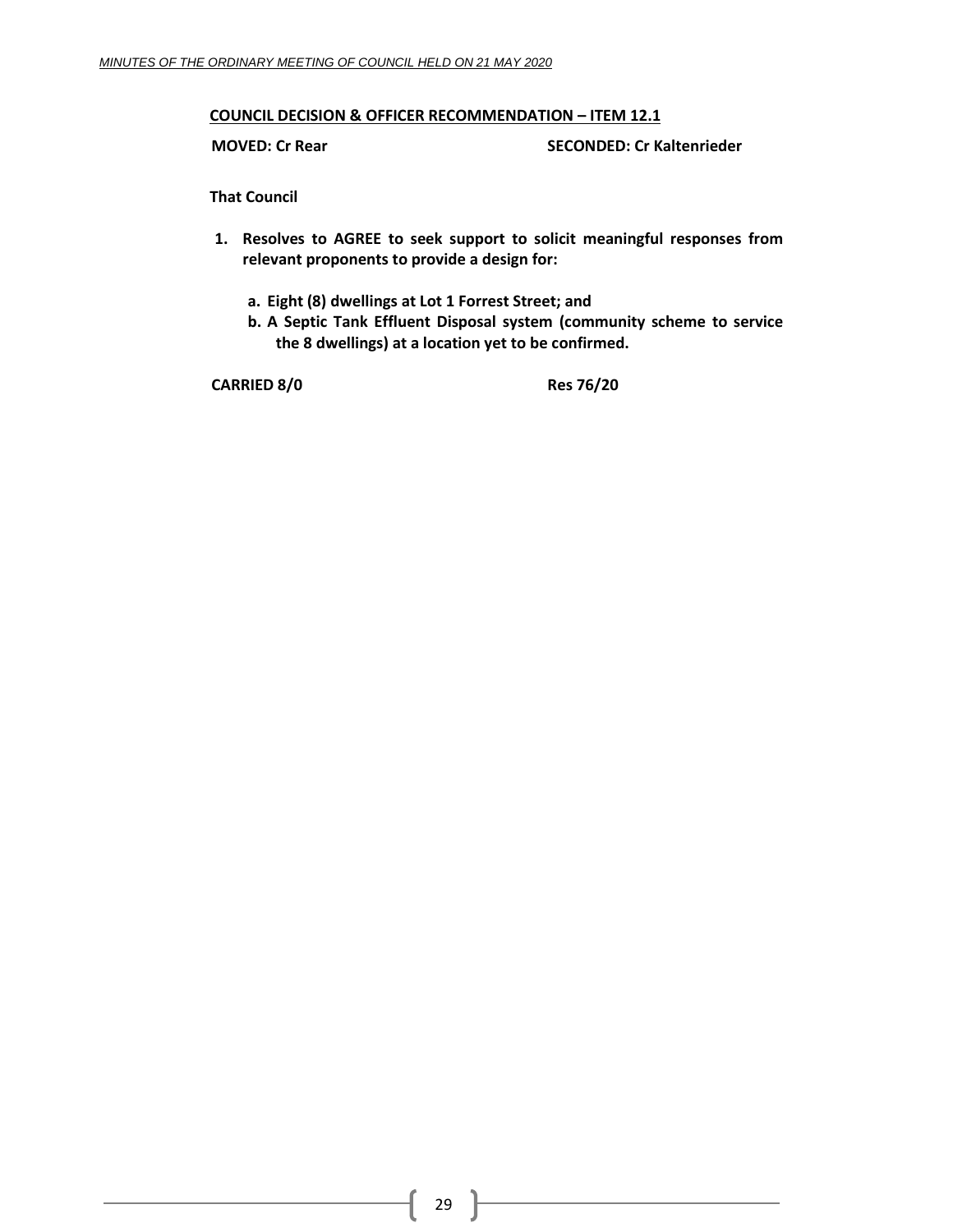#### **MOVED INTO COMMITTEE**

**MOVED: Cr O'Connell SECONDED: Cr Oversby**

**That the Council move into a committee of the whole under clause 15.6 of the Standing Orders, Local Law No.1 to allow members free discussion on the matter.**

| <b>CARRIED 8/0</b> | <b>Res 77/20</b> |
|--------------------|------------------|
|--------------------|------------------|

#### **MOVED OUT OF COMMITTEE**

**MOVED: Cr Oversby SECONDED: Cr Kaltenrieder**

**That the Council moves out of committee of the whole under clause 15.6 of the Standing Orders, Local Law No.1.**

**CARRIED 8/0 Res 78/20**

#### <span id="page-29-0"></span>**12.2 Rylington Park Committee**

#### **BACKGROUND**

The Council feels that we have made sufficient progress with the transition of Rylington Park, such that it is now time to establish a permanent subcommittee to oversee Rylington Park. This will involve seeking expressions of interest from persons wishing to join this Committee.

#### **OFFICER RECOMMENDATION – ITEM 12.2**

That expressions of interest be sought for the permanent positions on the to be formed Rylington Park Committee.

#### **AMENDMENT**

#### **MOVED: Cr O'Connell SECONDED: Cr Oversby**

Expressions of Interest be sought for the positions on the yet to be formed Rylington Park Committee.

**CARRIED 8/0 Res 79/20**

#### **MOTION**

Expressions of Interest be sought for the positions on the yet to be formed Rylington Park Committee.

**CARRIED 8/0 Res 80/20**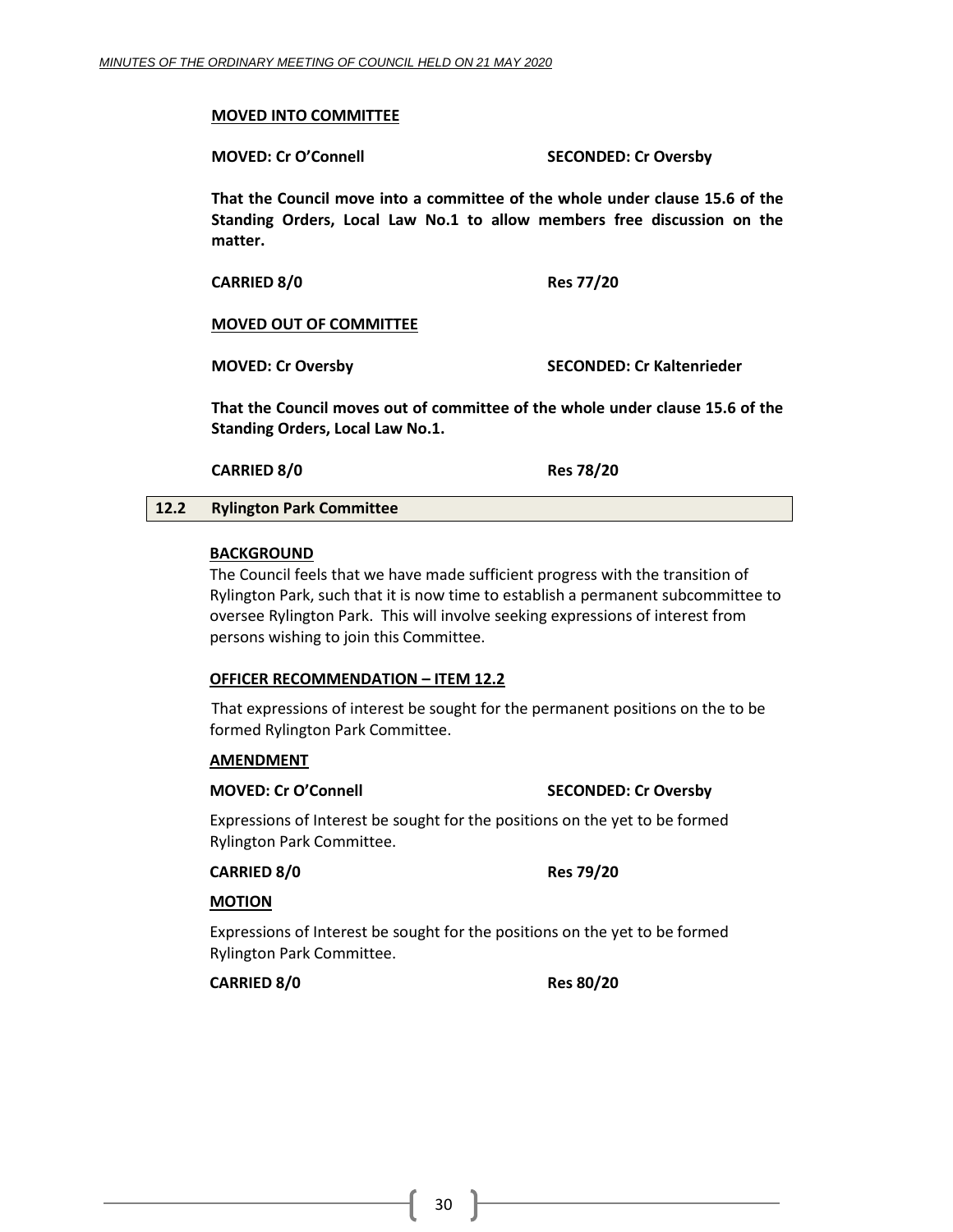#### <span id="page-30-1"></span><span id="page-30-0"></span>**13 CONFIDENTIAL MATTERS - BEHIND CLOSED DOORS**

#### **13.1 Dr P de Ronchi – Employment Contract**

#### **COUNCIL DECISION & OFFICER RECOMMENDATION – item 13.1**

#### **MOVED: Cr Rear SECONDED: Cr O'Connell**

The CEO is permitted to enter into a contract to appoint Dr Phillip de Ronchi.

#### **CARRIED 8/0 Res 81/20**

#### **Change to order of business**

That the order of business in the agenda to be changed to allow item 13.3 be brought forward and dealt with at this time.

#### **Declare an Impartiality Interest**

Cr O'Connell declared an impartiality interest in item 13.3 and left the Chambers at 5.40pm.

Cr Price declared an impartiality interest in item 13.3 and left the Chambers at 5.40pm.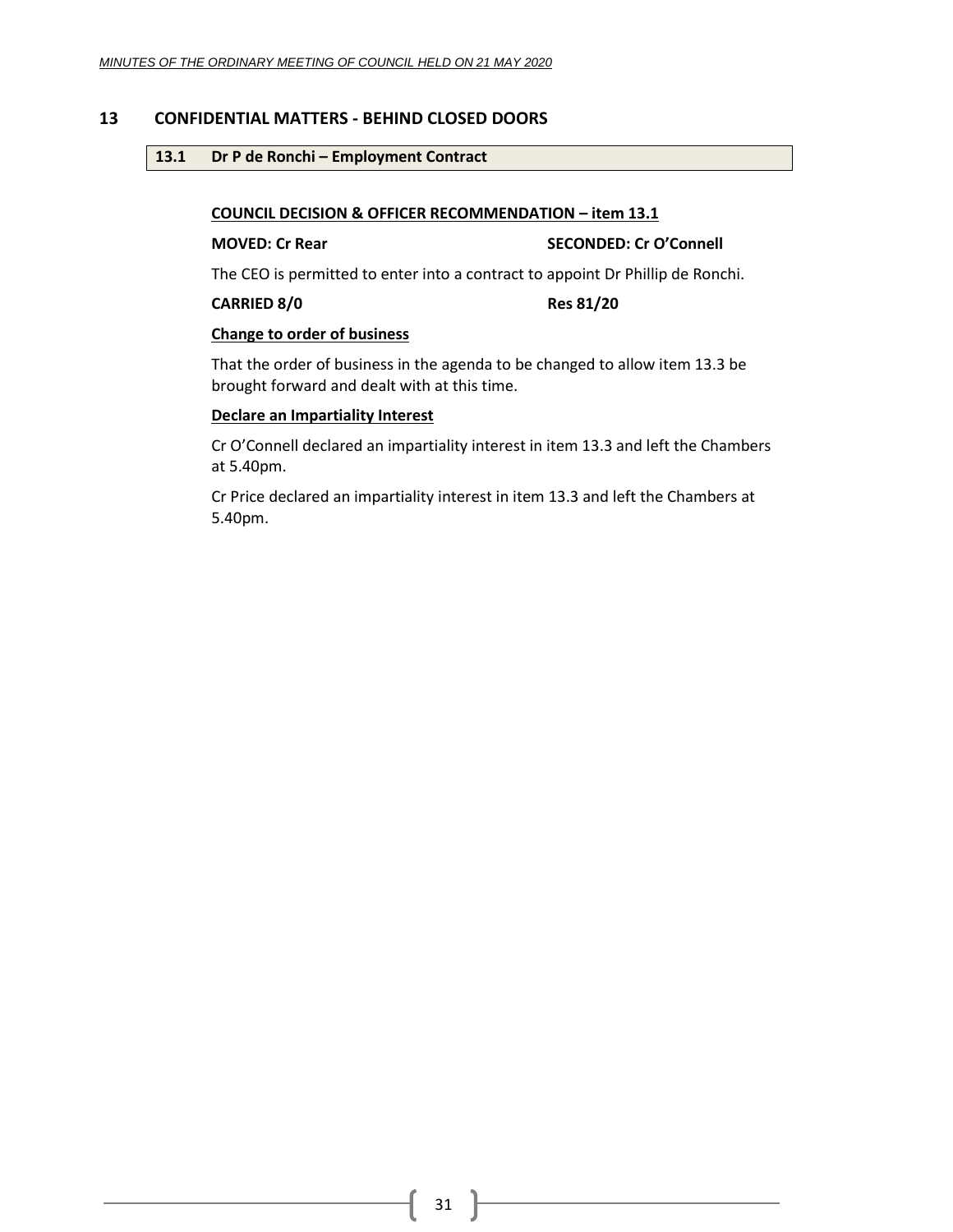## <span id="page-31-0"></span>**13.3 Community Grants Assessment 20/21**

## *(Confidential Report)*

Chris Smith, Peter Dittrich, Vanessa Crispe and Maria Lane left the Chambers at 6.03pm. Cr O'Connell and Cr Price returned to the Chambers at 6.04pm.

#### **MOVED INTO COMMITTEE**

**MOVED: Cr Alexander SECONDED: Cr Rear That the Council move into a committee of the whole under clause 15.6 of the Standing Orders, Local Law No.1 to allow members free discussion on the matter.**

**CARRIED 8/0 Res 83/20**

**MOVED OUT OF COMMITTEE**

**MOVED: Cr Overby SECONDED: Cr Alexander**

**That the Council moves out of committee of the whole under clause 15.6 of the Standing Orders, Local Law No.1**

**CARRIED 8/0 Res 84/20**

<span id="page-31-1"></span>

|  |  | 13.2 CEO – Review of salary arrangements |
|--|--|------------------------------------------|
|--|--|------------------------------------------|

#### *(Confidential Report)*

Chris Smith, Peter Dittrich, Vanessa Crispe returned to the Chambers at 6.37pm

#### <span id="page-31-3"></span><span id="page-31-2"></span>**14 INFORMATION BULLETIN**

## **14.1 Election Timetable**

Voting In-Person Election *(please refer to attachment)* S4.9 applies to the setting of the date:

4.9. Election day for extraordinary election (1) Any poll needed for an extraordinary election is to be held on a day decided on and fixed  $-$  (a) by the mayor or president, in writing, if a day has not already been fixed under paragraph (b); or (b) by the council at a meeting held within one month after the vacancy occurs, if a day has not already been fixed under paragraph (a).

#### <span id="page-31-4"></span>**14.2 Employment of Director Positions**

Council to consider advertising the following positions: